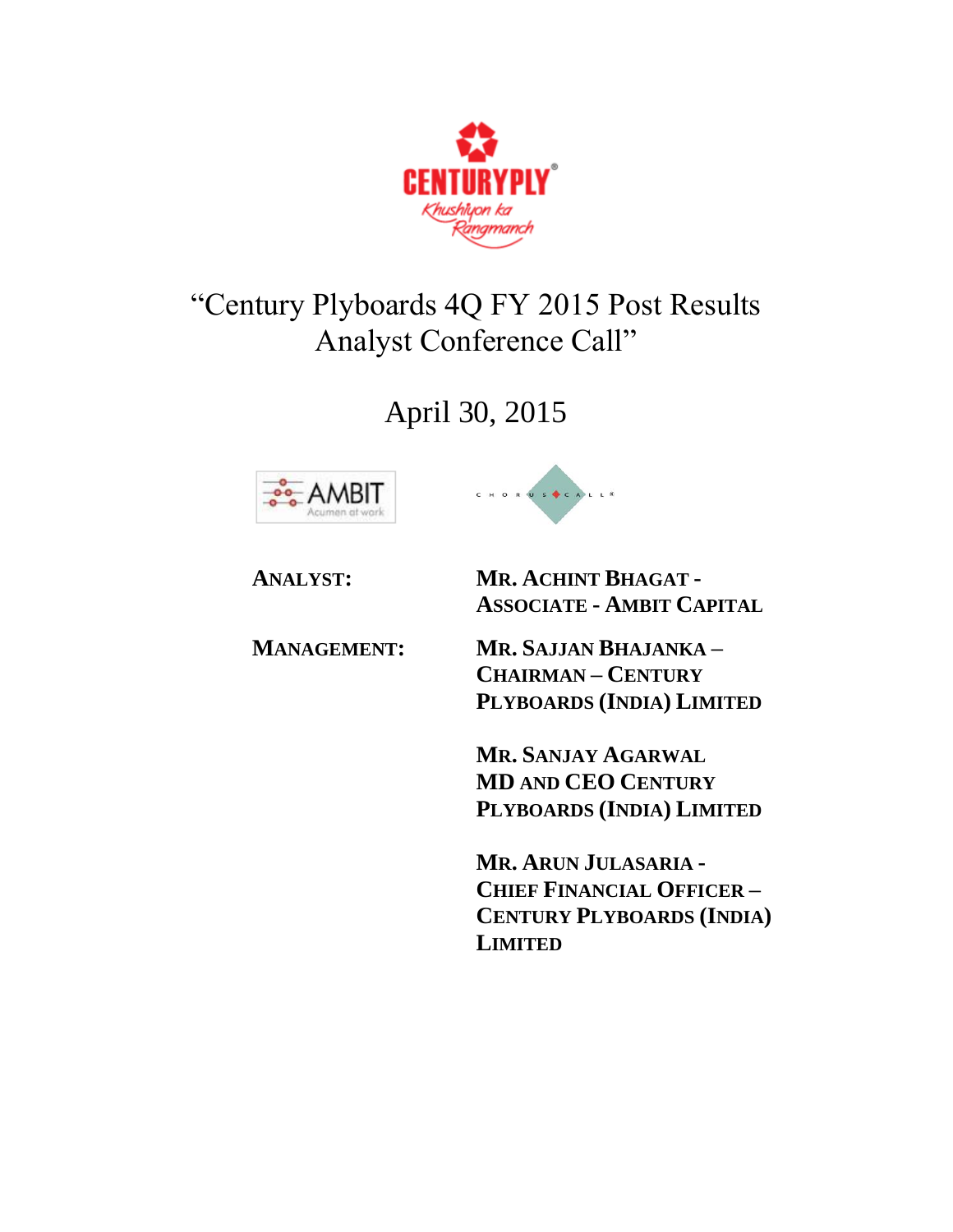

- **Moderator**: Ladies and gentlemen, good day and welcome to the Century Plyboards 4Q FY 2015 Post Results Analyst Conference Call, hosted by Ambit Capital. As a reminder, all participant lines will be in the listen-only mode and there will be an opportunity for you to ask questions after the presentation concludes. Should you need assistance, during the conference please signal an operator by pressing "\*" then "0" on your touchtone phone. Please note that this conference is being recorded. I now hand the conference over to Mr. Achint Bhagat from Ambit Capital. Thank you and over to you Mr. Bhagat!
- **Achint Bhagat**: Good afternoon, ladies and gentlemen. Welcome to the 4Q FY 2015 conference call of Century Plyboards. We have with us here to the management of Century Plyboard represented by Mr. Sajjan Bhajanka, the Chairman and Mr. Arun Julasaria, the CFO. Now I request the management to briefly take us through the highlights for the quarter following which we will open up the floor for questions. Over to you Sir!
- **Sajjan Bhajanka**: Good afternoon friends, I am Sajjan Bhajanka, Chairman of the Company and I am accompanied Mr. Sanjay Agarwal, CMD, MD and CEO and Mr. Arun Julasaria, CFO. We welcome you all to this interactive session. Before we start interaction, I would request Mr. Julasaria to brief you about our results 2014-2015 and thereafter the house would be opened for interaction.
- **Arun Julasaria:** Good afternoon ladies and gentlemen. Welcome again for discussion for financial results 2014-2015. We shall be discussing historical numbers and future outlook of the company. This is not to be considered as an invitation to invest in shares of the company.

First, I will take you through basic figures of the company for the whole financial year that is financial year 2014-2015 versus 2013-2014. Our topline grew from 1284 Crores to 1565 Crores showing an increase of 281 Crores that is 22% growth. Our EBITDA margins have gone up from 148 Crores to 264 Crores that is 78% jump and PBT has gone up from 69 Crores to 180 Crores that again is 159% jump. PAT has gone up from 67 Crores to 151 Crores yet again it is 125% jump.

In view of improved profitability and as per our declared dividend policy, we have also declared final dividend of 125%. This together is 75% is already paid as interim dividend, we made 200% dividend for this financial year.

Now I will take you through segmental financial results for our business segment. First I will take you through Plywood segment. In Plywood segment, our turnover, our topline grew from 966 Crores to 1152 Crores that is showing a growth of 19% and in laminate our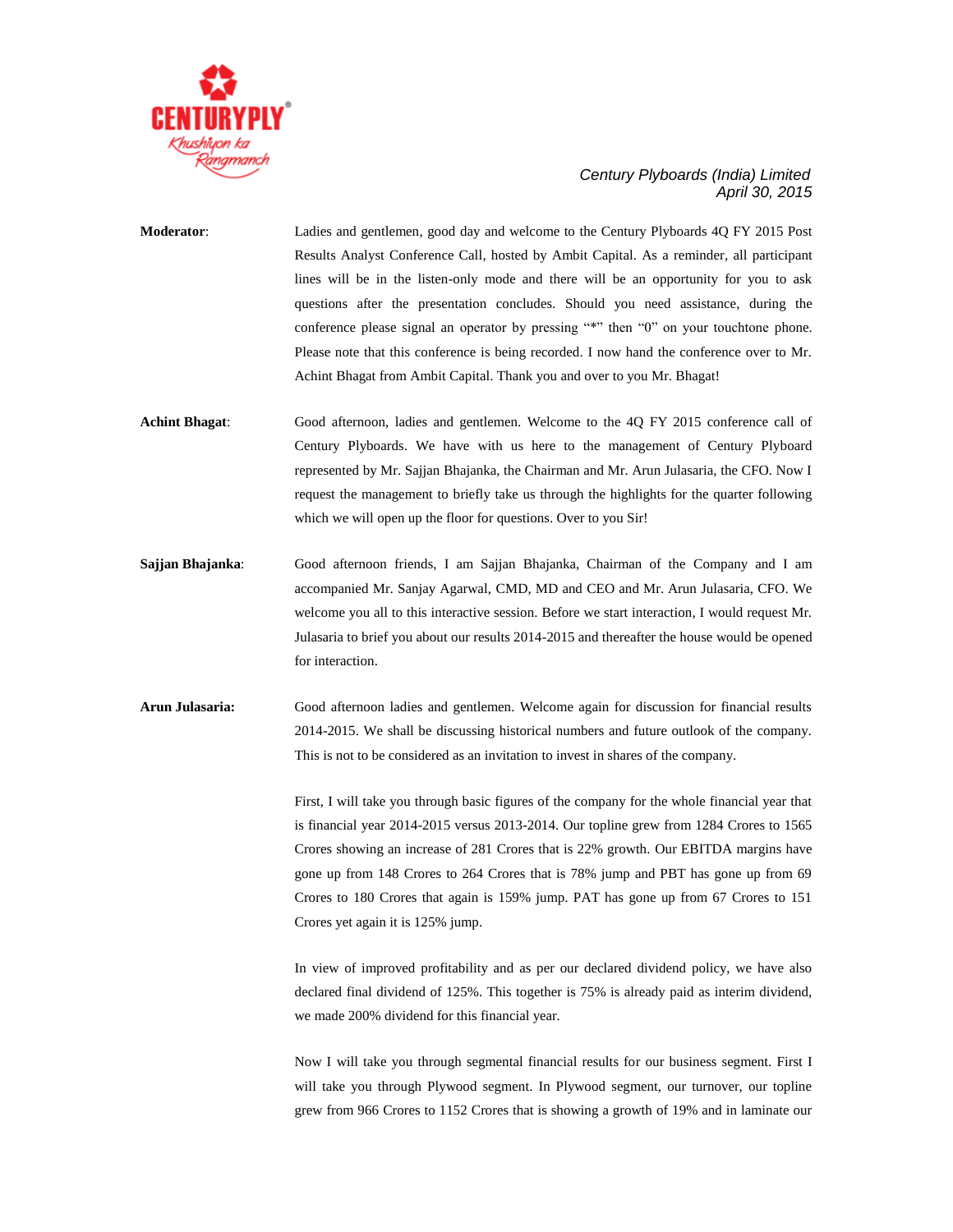

turnover grew from 242 Crores last year to near about 300 Crores that is showing a growth of 24%. Then in our CFS operations it grew from 55 Crores to 71 Crores that is showing a growth of near about 30% and in others which are basically businesses in trial stage grew from 20 Crores to 40 Crores, a growth of 106%.

EBITDA margins in Plywood increased from 121 Crores to 206 Crores that is 18% growth and in laminates it grew from 19 Crores to 36 Crores and in logistics it grew from 23 Crores to 32 Crores.

On forex part, I would like to tell you that this year we did not have any forex loss rather we had made about 4.5 Crores worth gain in total. This is basically due to in between appreciation of Rupee and appreciation of Rupee against Euro by year-end. Our forex exposure has come down from near about 300 Crores on an average during the year 287 Crores by end of the year so it is near about 35% down compared to last financial year. In that way we have derisked ourselves from forex risk.

So these are the basic figures. We would like to answer any particular questions. Any questions, relating to numbers, can be addressed to me and any qualitative questions can be addressed to Mr. Bhajanka and Mr. Agarwal.

**Moderator**: Thank you. Ladies and gentlemen, we will now begin with the question-and-answer sessions. The first question is from the line of Subramanium Yadav from Subhkam Ventures. Please go ahead.

- **Subramanium Yadav**: Sir, just a question regarding your volume growth, Sir, if I am looking at the 19% growth for the Plywood segment, if you can break me up the realisation growth and the volume growth that would be much better?
- **Arun Julasaria**: Mr. Yadav, in fact in Plywood segment, we are having different process. We are having our Prime Plywood, we are having our Secondary Brown Semi-Plywood then we are having Decorative Plywood then we are having Commercial Veneer also, Face Veneer, which we call, so I will tell you that if we total out all sorts of Plywood that is our Prime Plywood, Semi-Plywood and Decorative Plywood then our volumes have gone up from 176000 cubic meter last year to 197,000 cubic meter this year. So the volume growth is near about 12% where our total value growth is 22%. So you can say near about 12% was the volume growth and rest was the average realisation growth. That is near about 9.7%.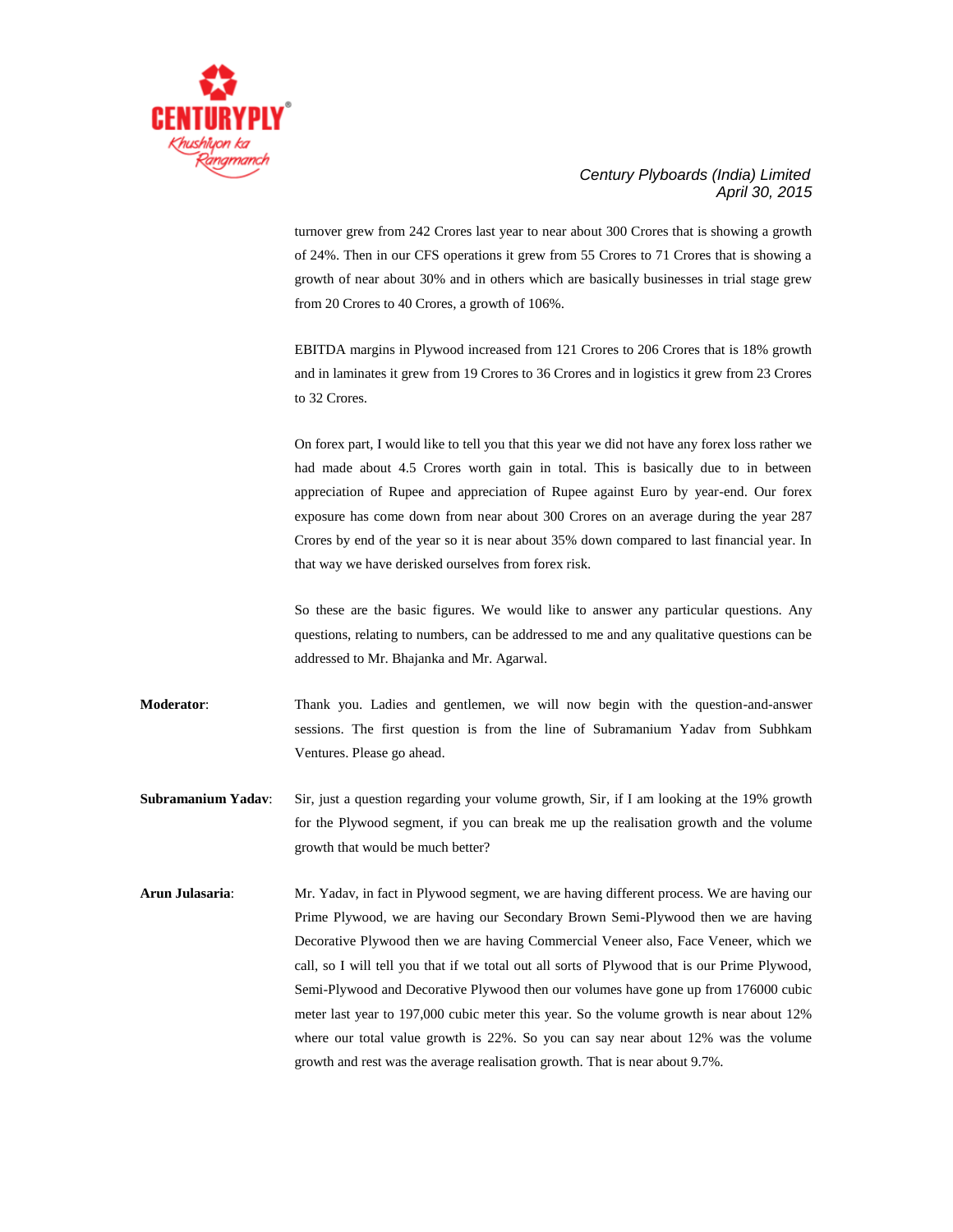

**Subramanium Yadav**: But total revenues grew in 19%, you are saying that volume has grown by 12% and the realisation by 22%?

**Arun Julasaria**: But as I said, I spoke about only Plywoods. There is also a Commercial Veneer. In Commercial Veneer we had less revenue. I am telling you the figure of that also in commercial veneer the volume has dipped from 450000 cubic meters last year to 35000 cubic meters this year and realisation has gone up but in total value terms the value has gone down because of shortage of timber we are less inclined to sell the veneer. We are consuming for our own factory and whatever was left out that is only we will sell. So in total, if you see the Plywood segment the total value growth is 19% you are right.

**Subramanium Yadav**: Same in the case of laminates?

**Arun Julasaria**: In laminates compared to thereabout 2047000 in last year this year we have sold 25.5 lakhs sheets. That is domestic and on exports we have sold 8.66 and 10.44.

**Subramanium Yadav**: Sorry Sir. I could not get. This year how much was domestic laminates?

**Arun Julasaria**: Domestically, we have sold 2546000 sheets and in our export we have sold 1044000 sheet.

- **Subramanium Yadav**: 1044000, okay. How do you see this volume growth increasing, and realisation maybe going forward because already our products are priced point at a premium to other products, so going forward also maintaining that kind of a price point would be kind of a difficult so overall the growth of 25% what you are guiding can be at a risk? I was just trying to understand that this year also we have taken roughly 22% hike realisation, you mean. So next year also and our product being premium than the other in terms of the price point, if you look at Greenply or anything our product is at a premium. So I was just wondering whether can we take this 22% realisation growth next year vis-à-vis we are 12% maybe volume growth again.
- **Arun Julasaria**: You mean to say value growth you are talking about. Total we have booked this year 22% growth. We have specialty thing is that we will be to maintain this 22% growth next year. Am I right?

**Subramanium Yadav**: Yes. Mr. Bhajanka will answer you.

**Sajjan Bhajanka:** We commissioned our two new lines at the beginning of the last year, so the total increase gradually during the year and at the end of the year we reached 100% capacity in laminates.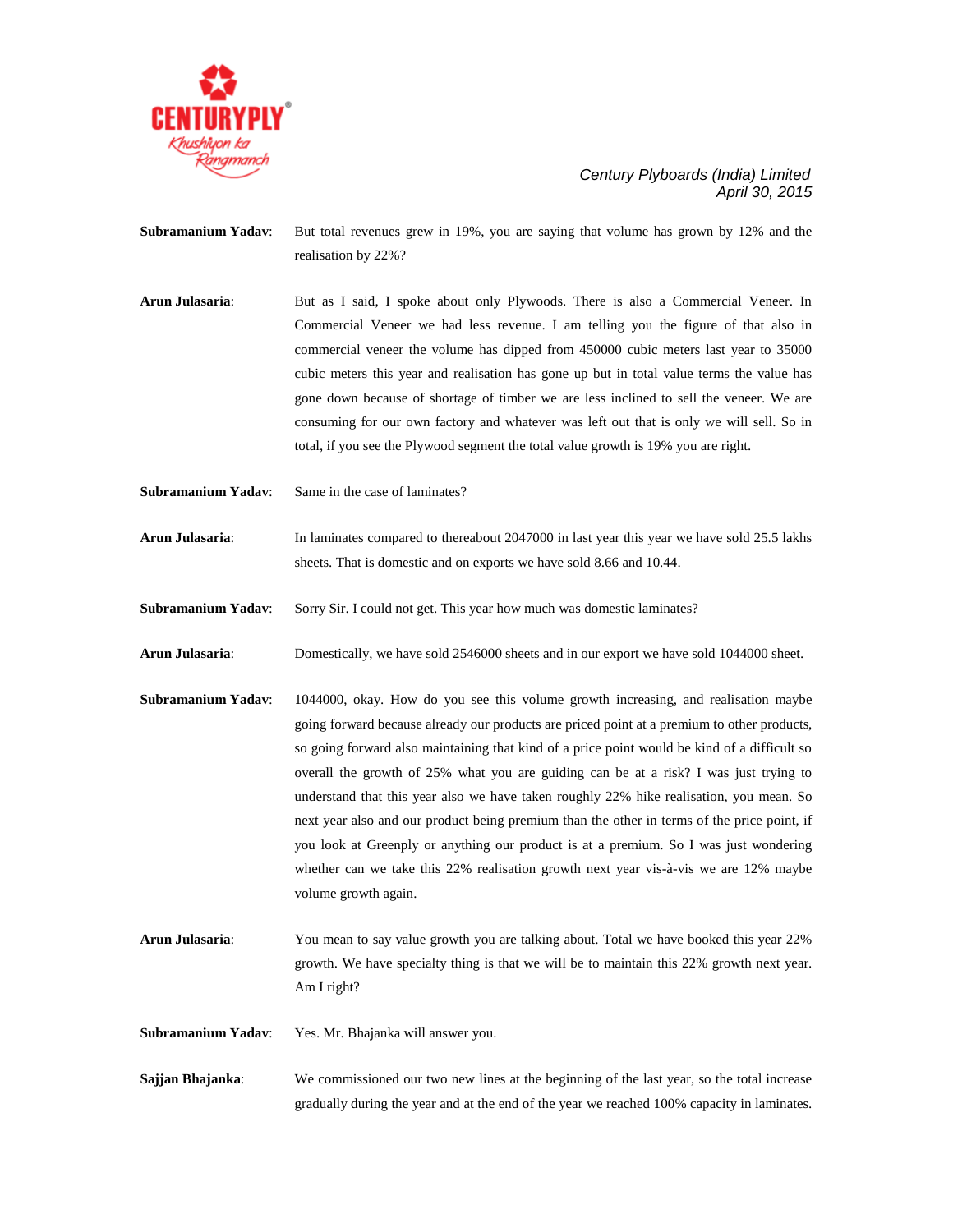

So now we are short of capacity to meet our domestic demand and export. So like in February or March we are running to almost full capacity and now we need to even increase our capacity so we have already taken a decision to enhance this by another two lines during the year. So which will be commissioned by maybe in the last quarter of this year but meanwhile we are taking all the steps to increase production like working the plant on all seven days and maintenance to be done like few hours every week in running mode. So that way last year we were short of the capacity, total it was around 35 lakhs or 36 lakhs so this year we are likely to cross around 45 to 48 lakhs.

- **Subramanium Yadav**: In laminates?
- **Sajjan Bhajanka**: In laminates.

**Subramanium Yadav**: In plywood Sir volume growth how much would that be this year?

**Arun Julasaria**: Generally our target is sacrosanct all the year if we try minimum 15% growth and 10% value growth. So that most law it has been all for the last so many years, I remember from 1997 onwards so around 25% growth we have maintained. In some years it was 20% to 21%, some years even 30%, so our target is 15%. We are targeting 25% growth and wherein 15% would be contributed by the volume and 10% would be the value.

**Subramanium Yadav**: Good Sir. Just last one question. Are we finding some difficulty in the tier III cities or tier II cities because of some slowdown in the rural that is what we are seeing in all the companies from FMCG to maybe to other companies. So is there any kind of a slowdown what we are witnessing in these segments or in these areas?

**Arun Julasaria**: At the moment we are witnessing some slowdown, the expected growth we are not seeing, we are expecting that we shall not be able to supply the material because of much more than the capacity, but it has not happened so far, but we have outgrown the market, we are outgrowing the total industry, we have outgrown our competition so that way we have done better and maybe we shall try to achieve that in future also but if Modi says then we have to relook at everything.

**Subramanium Yadav**: Thank you very much.

**Moderator:** Thank you. The next question is from the line of Nehal Shah from Antique Stockbroking. Please go ahead.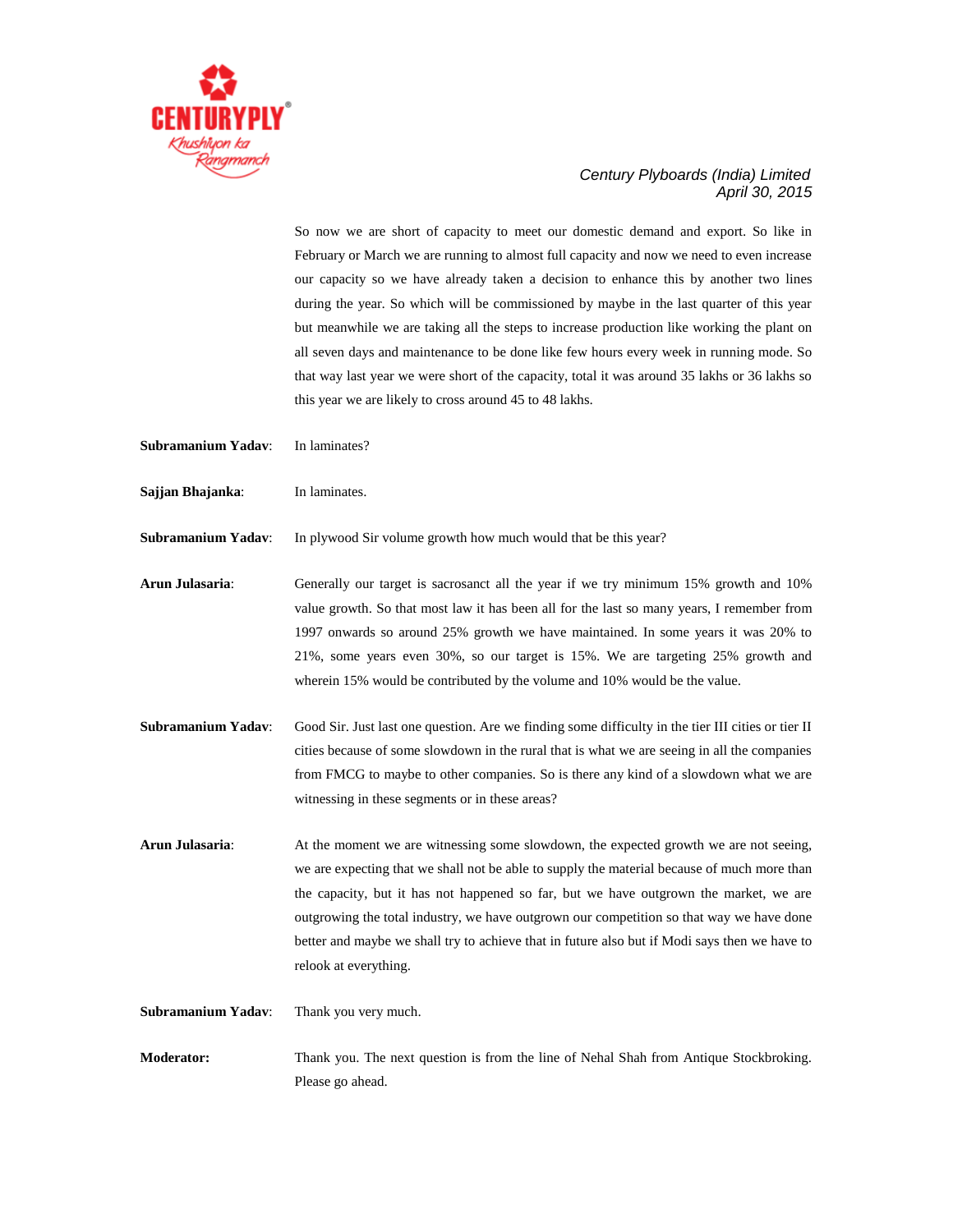

# **Nehal Shah**: Sir, congratulations for good set of numbers. Sir, few questions from my side. One is with regards to plywood division. Now we have always been saying that we will be achieving close to 25%. In fact some of the times we have also said that 25% looks very much likely despite the slowdown, but if you look at the current quarter the growth has been just about 10.5% and obviously March is a quarter where we tend to do a lot of push, so despite that 15% growth what is that you are looking forward as far as plywood growth is concerned?

**Sajjan Bhajanka:** Nehal, actually we are preparing ourselves for the post GST period. So, like there would be a great migration from unorganized to organised sector once the GST is introduced. At that time, like many of the smaller players may not be in a position to compete because their incentive of the tax **(indiscernible) 16.05** and removal or underpayment would be taken away. So that time there would be a big migration. To that now we are more concentrating on secondary brands. So far we were avoiding that. Like our Maxima, our Semi these things we were limiting ourselves as per the capacity available, but now trying to add capacity also and source some capacity outside our own capacities also so these will contribute and then again tier II and tier III cities so whatever is there may be some risk, but still that will be new territory for us because once we open to the lower level then many new shops will open, they will buy the initial material to store in their shop and later on they will add to volume also. So that way we are expecting growth and again we are arranging outside India like the availability of raw material because our niche area is premium plywood. For premium plywood we need long lasting hardwood like wood, hardwood timber, so for that it is not available. In India it is merely planted in timber. So we have to import, but gradually one after another all the exporting countries they are banning the export of raw timber like Myanmar did last year so similarly many other countries and many African countries they have banned the export of raw timber. So now we have to do the initial processing outside India and then to bring it. I am happy to inform you and all other participants that under some arrangement we have commissioned two units in Laos so that we have 51% stake through Century Singapore. We have created a subsidiary at Singapore where already existing player in Vietnam and Laos one company of Indian origin, so we have tied up with them. They had one existing units to that also they have merged with us and one new unit we have started in Laos so these two units together now we have four lines together in the two units that will increase to eight lines within a few months. So that we are securing raw material for our niche products that premium plywood and again we are tying up within the country and we are optimizing production in all the existing units.

**Nehal Shah**: Sir, but still my question does not get answered. Just to basically understand whether 25% kind of growth which we were expecting is it considering the environment remains the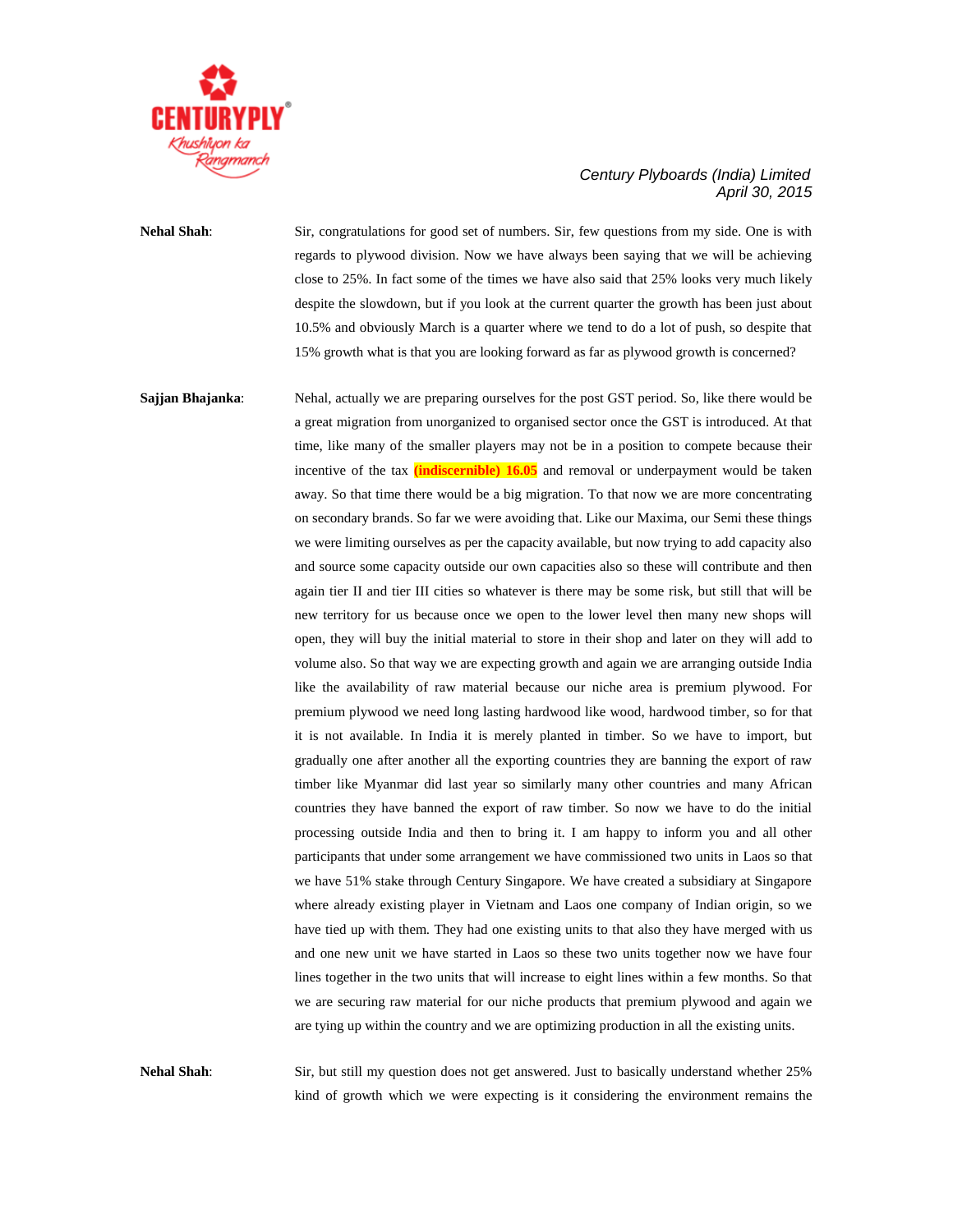

same for the next couple of quarters which looks likely do you think a 25% growth guidance for the plywood is now under serious threat?

- **Sajjan Bhajanka**: Nehal, if the ground reality things and other things if it does not improve then it may be doubtful. But we are sure that lot of things will come in the housing where we would be working and once the housing segment picks up then there will be robust demand and again this GST because all the suppliers other people so there is realignment is already going on in the country. So if that as the GST application is more clear there would be new alignment and whatever it is we have outperformed market all that are in succession irrespective of whether the overall growth is there or not we shall try our best.
- **Nehal Shah**: Sir, can I have the breakup between the plywood, commercial veneer and decorative veneer for 4Q as well as for FY 2015?
- Arun Julasaria: For FY 2015?
- **Nehal Shah**: Yes Arun Ji?
- **Arun Julasaria**: Tell me what specific figure you want?
- Nehal Shah: I want a breakup for plywood, commercial veneer and decorative veneer for the plywood division in 4Q as well as FY 2015?
- **Arun Julasaria**: I can tell you FY 2015 figures right now. I will tell you in volume terms first. My prime plywood last year volume was 144000 cubic meter, this year this is 152000 cubic meters. My semi plywood last year volume was 28000 cubic meter, I am not speaking old figures in this, 20000 cubic figures, this is 40000 cubic meter this year. Decorative plywood my volume last year was 3760 cubic meter and this year it is 4560 cubic meter. Regarding commercial veneer last year my volume was 43500 cubic meters and this year 37500 cubic meters, so minus 18% volume wise.
- **Nehal Shah:** But in terms of value if you can just help me?
- **Arun Julasaria**: Should I speak all?
- **Nehal Shah:** In value terms the core plywood, commercial veneer and decorative veneer.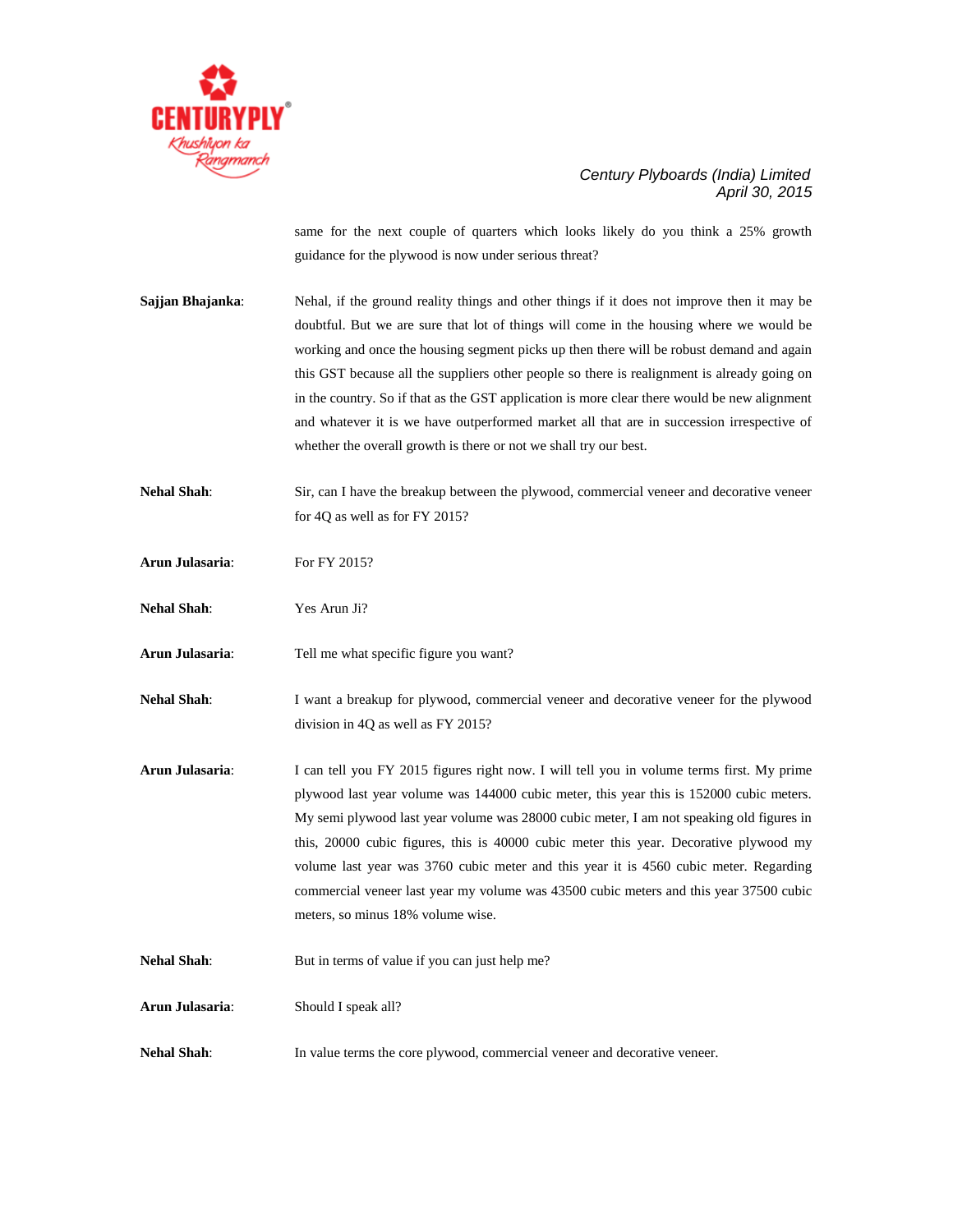

|                    | year. In case of semi plywood it was 103 Crores last year and it is 159 Crores this year. In<br>case of decorative plywood, this was near about 58 Crores last year and this is 72 Crores<br>this year.                                                                                                                                                                                                                                                                                                                                                                                                                                                                                                                                                                                                                                                                                                                                           |
|--------------------|---------------------------------------------------------------------------------------------------------------------------------------------------------------------------------------------------------------------------------------------------------------------------------------------------------------------------------------------------------------------------------------------------------------------------------------------------------------------------------------------------------------------------------------------------------------------------------------------------------------------------------------------------------------------------------------------------------------------------------------------------------------------------------------------------------------------------------------------------------------------------------------------------------------------------------------------------|
| <b>Nehal Shah:</b> | Commercial veneer?                                                                                                                                                                                                                                                                                                                                                                                                                                                                                                                                                                                                                                                                                                                                                                                                                                                                                                                                |
| Arun Julasaria:    | Commercial veneer this was 131 Crores last year and this year it is 137 Crores.                                                                                                                                                                                                                                                                                                                                                                                                                                                                                                                                                                                                                                                                                                                                                                                                                                                                   |
| <b>Nehal Shah:</b> | 137 versus 131.                                                                                                                                                                                                                                                                                                                                                                                                                                                                                                                                                                                                                                                                                                                                                                                                                                                                                                                                   |
| Arun Julasaria:    | 131 versus 137 so realisation wise there is a growth of 28% but volume wise there is less<br>volume of by 18%.                                                                                                                                                                                                                                                                                                                                                                                                                                                                                                                                                                                                                                                                                                                                                                                                                                    |
| <b>Nehal Shah:</b> | Sorry, you said value terms 28% growth?                                                                                                                                                                                                                                                                                                                                                                                                                                                                                                                                                                                                                                                                                                                                                                                                                                                                                                           |
| Arun Julasaria:    | Yes, realisation.                                                                                                                                                                                                                                                                                                                                                                                                                                                                                                                                                                                                                                                                                                                                                                                                                                                                                                                                 |
| <b>Nehal Shah:</b> | But value wise it is a growth of around 5% to 6% in commercial veneer.                                                                                                                                                                                                                                                                                                                                                                                                                                                                                                                                                                                                                                                                                                                                                                                                                                                                            |
| Arun Julasaria:    | Near about 4%. Laminate series you also maybe interested in that. So in laminate total<br>laminate sales last year was 2.9 million sheets and this year this was 3.6 million sheets.<br>Average realisation for sheet last year was 639 and this year it is 679. So the average<br>realisation has gone up by 6% whereas volume has grown up by 22%.                                                                                                                                                                                                                                                                                                                                                                                                                                                                                                                                                                                              |
| <b>Nehal Shah:</b> | Sir, my last question is which of our existing plywood units are enjoying excise benefits<br>today?                                                                                                                                                                                                                                                                                                                                                                                                                                                                                                                                                                                                                                                                                                                                                                                                                                               |
| Arun Julasaria:    | Like at the moment our Guwahati unit is enjoying the tax benefit. It has exemptions of tax<br>exemption and then even that is exempted with Income Tax then we have local VAT<br>exemptions also and then we are getting like insurance subsidy and interest subsidy. So they<br>are available and Guwahati particularly this year the raw material cost is the lowest there<br>because the units in Assam are not doing well whereas we have augmented our production<br>and due to less demand in Northeast prices of the raw material has come down and<br>otherwise also you will notice all over the segments like chemical cost had come down,<br>timber cost in the country has come down, of the plants and timber and the eucalyptus and<br>the popular veneer available within the country the pricing has come down. So only prices<br>increase over the state veneer, but there we are self sufficient because we are getting all the |

**Arun Julasaria**: In case of prime plywood the value was 667 Crores last year and this was 762 Crores this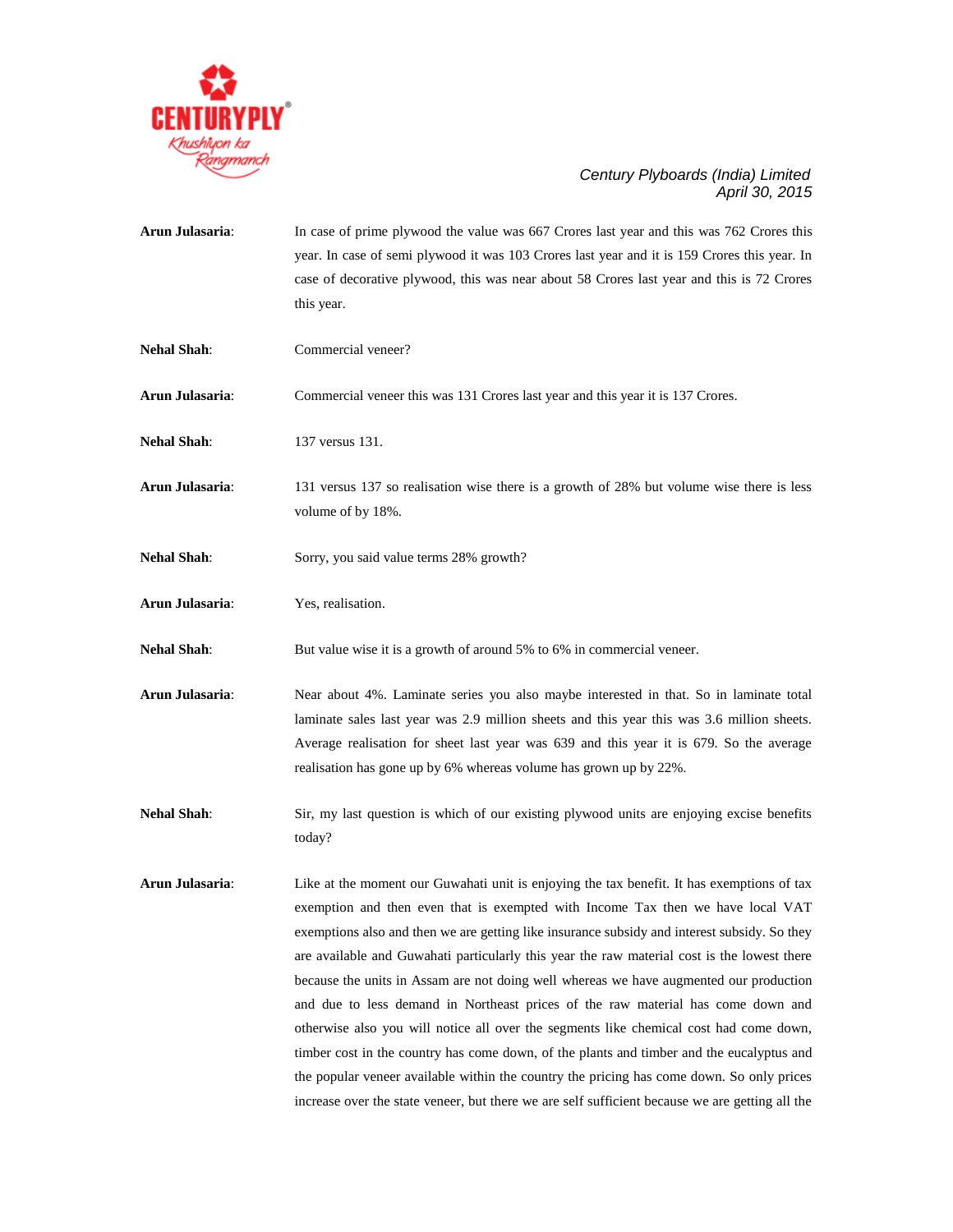

face veneer, either the stock we are carrying from the last year or we were importing it from our Myanmar unit and this year we shall be getting from both Myanmar and Laos.

**Nehal Shah**: Sir, that is the only facility, which is today getting the excise benefit, Guwahati?

**Arun Julasaria**: Regarding face veneer I would like to add CFS is also exempted. Our three units, our Guwahati unit and our two CFS they are entitled to tax exemptions. My Guwahati unit is in Northeast so it is entitled to ATIE exemption and they will last till 2018-2019 assessment year and in case of these two container freight stations one will last till 209-2020 and one till 2020-2021. Apart from this I have also piled a huge amount of MAT credit. They were 44 Crores till date, earliest expiry of MAT credit is 2021-2022. So in total I can say for the next ten years I am going to remain in MAT and out of one subsidiary that Auro Sundaram in Roorkee, Uttarakhand that is also enjoying the exempt service. Again Myanmar is exempted because we are taking **(indiscernible) 26.45** so that is also under exemption and Laos units are also exempted.

**Nehal Shah:** What would be our tax bracket going forward?

- **Arun Julasaria**: In fact we may end up paying MAT because MAT will have to be compulsorily paid, which is near about 21% today and depending upon the revenue mix I will be getting MAT credit. So, going by the current revenue mix variable I will get MAT credit of nearabouts 6%. So my PBT PAT difference we will be having near about 15%. 15% will be carried in MAT credit. I can use till next ten years.
- **Nehal Shah:** Thanks a lot for taking my question.

**Moderator**: Thank you. The next question is from the line of Jignesh Kamani from Nirmal Bang. Please go ahead.

**Jignesh Kamani**: Congratulations Sir for good set of numbers. I want to say from Myanmar what would be the total sales of face veneer and out of that how much we would use internally and how much has been sold to open markets?

**Sajjan Bhajanka:** At the moment in fact there are many categories, but the best category that the headed veneer usually we are bringing to our factory and the lower grades only we take to the market, so the B, C, D, grades so that is our strategy and in Myanmar also we started the year with two lines then during the year we added two more lines and now we are adding two more lines. So already fifth line is under installation and within another three months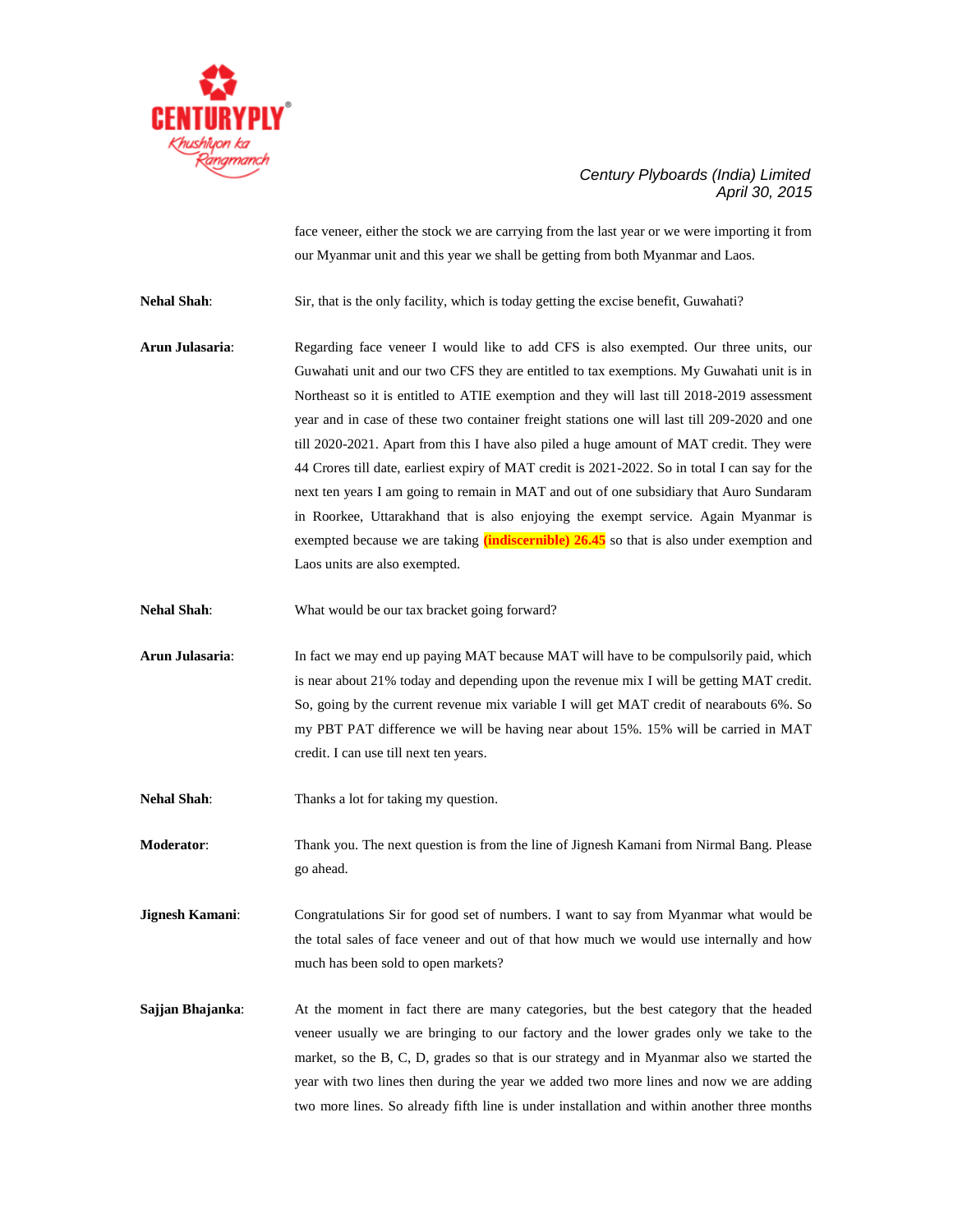

we shall install sixth line. So that is our target for this year. So the Myanmar that will grow from there and initially like productivity was not that good, so now labours, everything is well set and we are getting good productivity, so that way things will improve from Myanmar and similarly in Laos we have already commissioned one unit recently and one unit we acquired from our partner very recently whether that will come in working from 15th of this month. So these two units there they are also augmenting capacity to double and totally two lines if the units are there which we are doubling, so four lines in each unit.

- **Jignesh Kamani:** But in terms of your revenue how much revenue Myanmar unit does from face veneer in FY 2015 and how much will be sold outside you can say?
- **Sajjan Bhajanka:** Veneer we are expecting minimum around 200 Crores revenue should be there from Laos and Myanmar.
- **Jignesh Kamani:** I am asking about FY 2015, no tax?

**Sajjan Bhajanka**: Laos is not commissioned and Myanmar we can tell you.

**Arun Julasaria**: I am just telling you, please go with your next question in between.

- **Jignesh Kamani:** Just want to check right now as you mentioned the face veneer prices increased close to around 28% to 30% so just want to check what kind of margins face veneer is enjoying right now. It will be around 30% to 35% kind of operating margins?
- **Arun Julasaria**: For face veneer again it is subjected to many things. So earlier, the bulk of that came from the inventory we had, so that is almost exhausted. We are carrying a lot of timber to produce face veneer, so that Keruing, which we are using and gradually market is accepting those timber. So that veneer we shall be selling at a lower price than the Garjan, but with a better margin. So that will change the situation a big and Garjan will come from Laos and Myanmar units so because they are second set so exact forecast because again the season is over, the rain in Laos so new season will start in December so full working we will get after December in Laos unit. Like Myanmar yes this will be good this year. Myanmar will contribute. It should contribute good amount to revenue also and to profit also.

**Jignesh Kamani:** So next year you mentioned about 200 Crores kind of revenue from the face veneer, 200 Crores will be outside sales you can say or it will include the sale to Century internal also?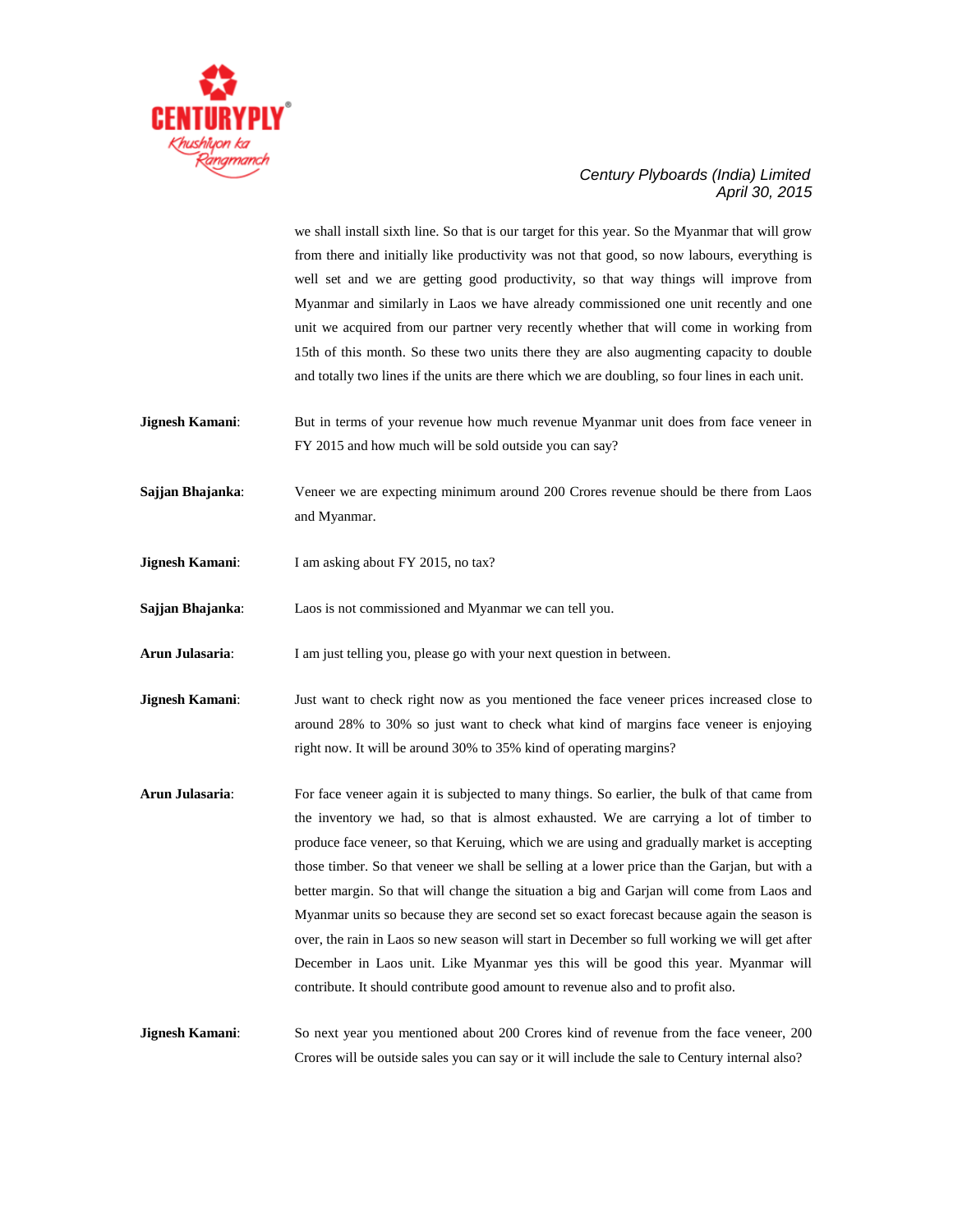

- **Arun Julasaria**: On ballpark figure I can say near about 50% of the production we consume, we have around 50% of that we sell in fact we grade it into different grades. Only that grades we use so that our quality is far excellent, so long as we sell it in the market, so almost 50:50, 50% of our production we consume in-house and 50% we sell.
- **Sajjan Bhajanka**: Again there are out of the timber, we manufacture pet and core so core 100% is used by us. We do not sell core whether we buy core from other manufacturers.
- **Jignesh Kamani**: So in future if our face veneer price is expected to come down because Myanmar almost there are 10 more you can say players have come in Myanmar and set up plants.
- **Sajjan Bhajanka:** In between there was tendency of some reduction in face veneer prices but again in between there were lot of new materials experimented. So some recon veneer from China was experimented in the face veneer market, **(indiscernible) 32.56** from Africa, but somehow all the species could not gain ground. So again the demand for the Keruing that is Garjan and Keruing is the same so that is intact and in the recent days the price of Keruing and Garjan gradually increased and whereas other timbers like Beech or **(indiscernible) 33.21** from Africa, Beech from Europe, so these timbers the veneer prices have come down.
- **Jignesh Kamani:** But margin in the face veneer has come down because of the expected oversupply from the Myanmar? Earlier there was a scarcity instinct we are the first one to enter Myanmar?
- **Sajjan Bhajanka:** But actually last year also the margins were not very high. As far as Century is concerned, because they are best grades are released by Century only and the lower grade otherwise also they are needed to the core. So our advantage was that the best grades we got at a lower price. So that way our own raw material cost came down and our profitability in the plywood increased. So that was the main advantage of our **(indiscernible) 34.11** units.
- **Jignesh Kamani:** Second thing is if you take how is the working capital cycle between plywood and laminates separately? Since laminates will have a higher number of SKU compared to plywood and dealer and distributor need to maintain more number of variety?
- **Sajjan Bhajanka**: I think for this I will invite Sanjay Agarwal. He will throw some light, plywood and laminate marketing separately?

**Sanjay Agarwal**: Can you repeat the question?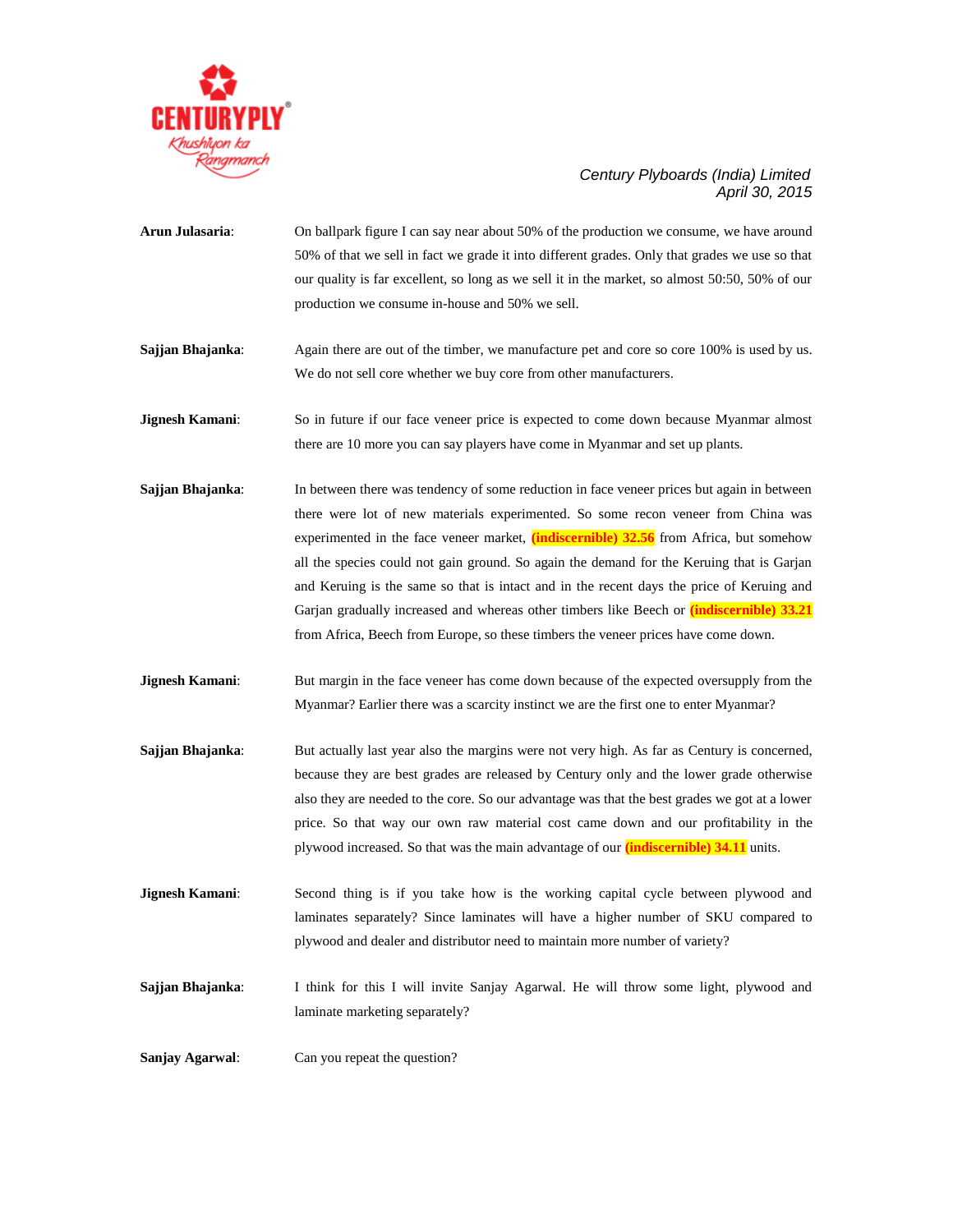

- **Jignesh Kamani:** I just want to check what is the working capital incentive of say laminate and plywood separately because laminate you require more number of SKU and design compared to plywood, so I believe working capital in the laminate business is much higher than the plywood and as we are growing more and more on laminate and slightly lower on the plywood so consolidated how you can say we will shape up our working cycle?
- **Sanjay Agarwal:** I will tell you both the businesses are different in fact. You know plywood is an extended product where dealer keeps the inventory. He is not selling to today, it will sell tomorrow, but in case of laminate, dealers will not keep inventory because this is designed in colour specific.
- **Jignesh Kamani:** So inventory you can say borne by us?
- **Sanjay Agarwal**: Inventory even we do not manufacture. We manufacture as per requirement. We keep the design paper ready but we manufacture sheets as and when we get orders. We keep minimum stock at our RDC, Regional Distribution Centers and we keep on feeding RDCs as per requirement, but we also do not keep huge inventory of each and every SKU except regular SKUs. So that way the basic working capital cycle for both businesses is almost same. It is not that different.
- **Jignesh Kamani:** Sir, number of **(indiscernible) 36.10** for plywood and laminate would be almost similar?
- **Sanjay Agarwal:** You can say almost same because in case of plywood, we keep the inventory. Our dealers keep the inventory, so inventory does not remain with us. In case of laminate we do not manufacture the inventory, we manufacture as per requirement. We keep the paper stock only, and you know design paper we have to keep that is almost 20% of total cost.
- **Jignesh Kamani**: Thanks a lot Sir.
- **Moderator**: Thank you. The next question from the line of Chinmay Garg from Dron Capital. Please go ahead.
- **Pathik Gandotra:** This is Pathik Gandotra, how are you Sir? How are you doing?

**Sajjan Bhajanka**: We are doing fine.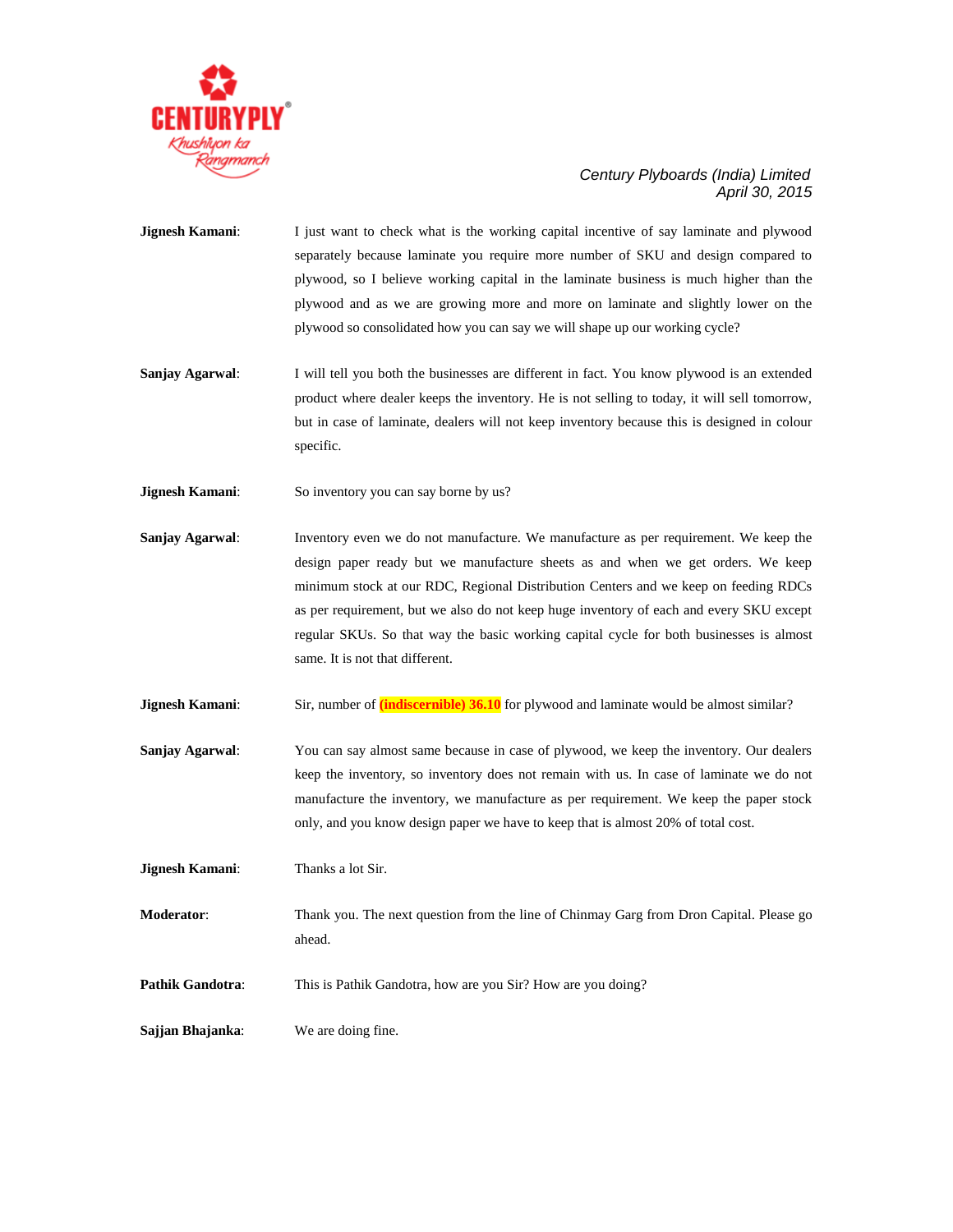

Pathik Gandotra: I had just one question. I am still not clear about when you say plywood revenues say quarterly 291 Crores, Sir that is commercial plywood and how much of that is actual plywood, commercial veneer, in revenue terms? **Arun Julasaria**: You are asking about which number in fact? **Pathik Gandotra:** I am asking for the fourth quarter number for plywood, which is 291.8 Crores? **Arun Julasaria**: This is for which period you are quoting? Pathik Gandotra: For this quarter? **Arun Julasaria**: For March 2015 quarter? Pathik Gandotra: Correct. **Arun Julasaria**: So, what exactly you want to know Sir? **Pathik Gandotra:** What you call plywood revenue is commercial veneer a part of that? **Arun Julasaria**: Yes, commercial veneer is a part of that. **Pathik Gandotra:** How much is that? **Arun Julasaria**: That is in this quarter this is 29 Crores. Pathik Gandotra: So what was it in corresponding quarter last year? **Arun Julasaria**: Last year this was 38 Crores. **Pathik Gandotra:** So that means the growth that we are seeing of 19% is primarily because of decline in commercial veneer, right? **Arun Julasaria**: It is not decline; we have not inclined to sell more of commercial veneer because we need it now. **Pathik Gandotra:** I understand but if I exclude commercial veneer?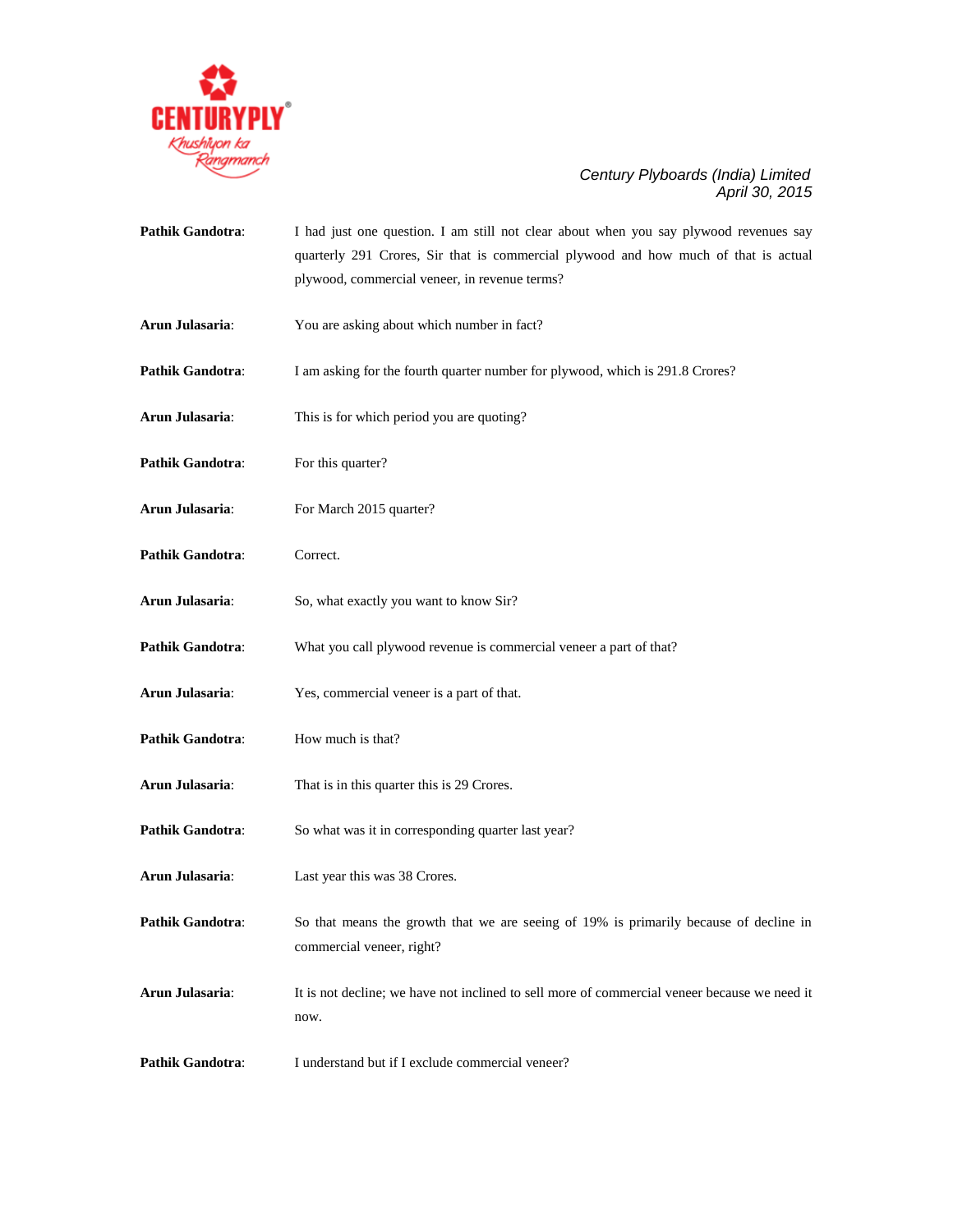

| Arun Julasaria:         | Yes of course, you can say the volume if you compare year-on-year then the volume of the<br>commercial veneer was down by 22%.                                                                                                                   |
|-------------------------|--------------------------------------------------------------------------------------------------------------------------------------------------------------------------------------------------------------------------------------------------|
| <b>Pathik Gandotra:</b> | Correct and volume wise if I count, how much was it up in plywood excluding commercial<br>veneer?                                                                                                                                                |
| Arun Julasaria:         | Plywood including commercial veneer these are different SKUs in different figures, so if<br>you add up all these this will mess up.                                                                                                              |
| <b>Pathik Gandotra:</b> | I will tell where the confusion is. The decline has happened in the commercial veneer sales<br>then it is appearing that the plywood revenues have grown slowly.                                                                                 |
| Arun Julasaria:         | Yes, plywood revenue has gone up.                                                                                                                                                                                                                |
| <b>Pathik Gandotra:</b> | I want to know how much is the growth in only plywood revenue if we exclude commercial<br>veneer?                                                                                                                                                |
| Arun Julasaria:         | Give me one minute I will total out and tell you because I have a few figures. I will add up<br>and tell you, meanwhile you can go ahead with your other question.                                                                               |
| <b>Pathik Gandotra:</b> | That is what was the only thing the way we are understanding if that is the case then there is<br>no slowdown in plywood revenues because if the growth in plywood is very strong?                                                               |
| Arun Julasaria:         | Yes.                                                                                                                                                                                                                                             |
| Pathik Gandotra:        | Because I am hearing there is a lot of and I have also read a lot of analysts write ups on this<br>and it is appearing that people are concerned that there is a slowdown in the growth in<br>plywood revenue, but it does not appear so, right? |
| Arun Julasaria:         | Yes, plywood more than compensated loss of commercial veneer.                                                                                                                                                                                    |
| <b>Pathik Gandotra:</b> | Correct, I mean the slowdown in revenue growth is primarily because the commercial<br>veneer decline, right? Am I correct?                                                                                                                       |
| Arun Julasaria:         | Yes.                                                                                                                                                                                                                                             |
| Pathik Gandotra:        | Is it the right way of looking at is or am I making a mistake?                                                                                                                                                                                   |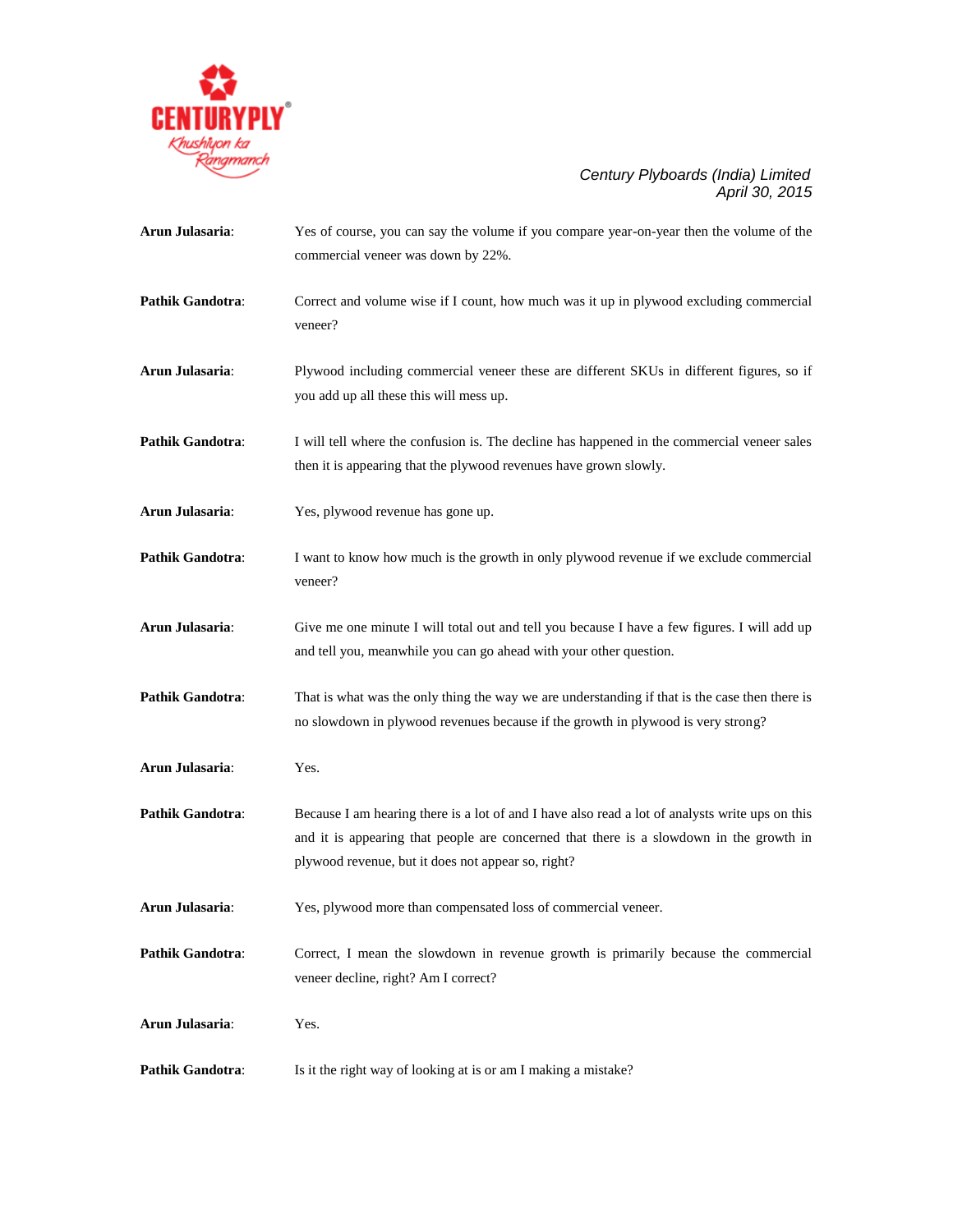

| Arun Julasaria:         | There is no decline. Plywood segment in fact there is no degrowth in plywood businesses.<br>Whatever degrowth is there in volume terms that is only in commercial. |
|-------------------------|--------------------------------------------------------------------------------------------------------------------------------------------------------------------|
| Pathik Gandotra:        | So the revenue which is growing and we just worked it out, what is looking like an 11%<br>growth in revenues?                                                      |
| Arun Julasaria:         | You can compare any period with any period in plywood there is growth.                                                                                             |
| <b>Pathik Gandotra:</b> | That is looking like 15% right?                                                                                                                                    |
| Arun Julasaria:         | Yes.                                                                                                                                                               |
| Pathik Gandotra:        | If you give me for the full year how much is the commercial veneer business?                                                                                       |
| Arun Julasaria:         | Commercial veneer business?                                                                                                                                        |
| <b>Pathik Gandotra:</b> | Yes.                                                                                                                                                               |
| Arun Julasaria:         | You want the volume?                                                                                                                                               |
| Pathik Gandotra:        | I just want the value. Volume we will talk about later, just the value first.                                                                                      |
| Arun Julasaria:         | Value is more or less same. Value was 131 Crores last year and this is 137 Crores and the<br>volume was down by 18%.                                               |
| <b>Pathik Gandotra:</b> | What was the volume of plywood in tonnage terms for this quarter?                                                                                                  |
| Arun Julasaria:         | Volume of plywood this quarter?                                                                                                                                    |
| <b>Pathik Gandotra:</b> | This quarter?                                                                                                                                                      |
| Arun Julasaria:         | I will just tell you.                                                                                                                                              |
| <b>Pathik Gandotra:</b> | In this quarter only, I want to know just for this quarter?                                                                                                        |
| Arun Julasaria:         | It was near about 2% growth. This was 49000 last year and this is 50000 or more this year.                                                                         |
| <b>Pathik Gandotra:</b> | In total commercial veneer volume or plywood volume?                                                                                                               |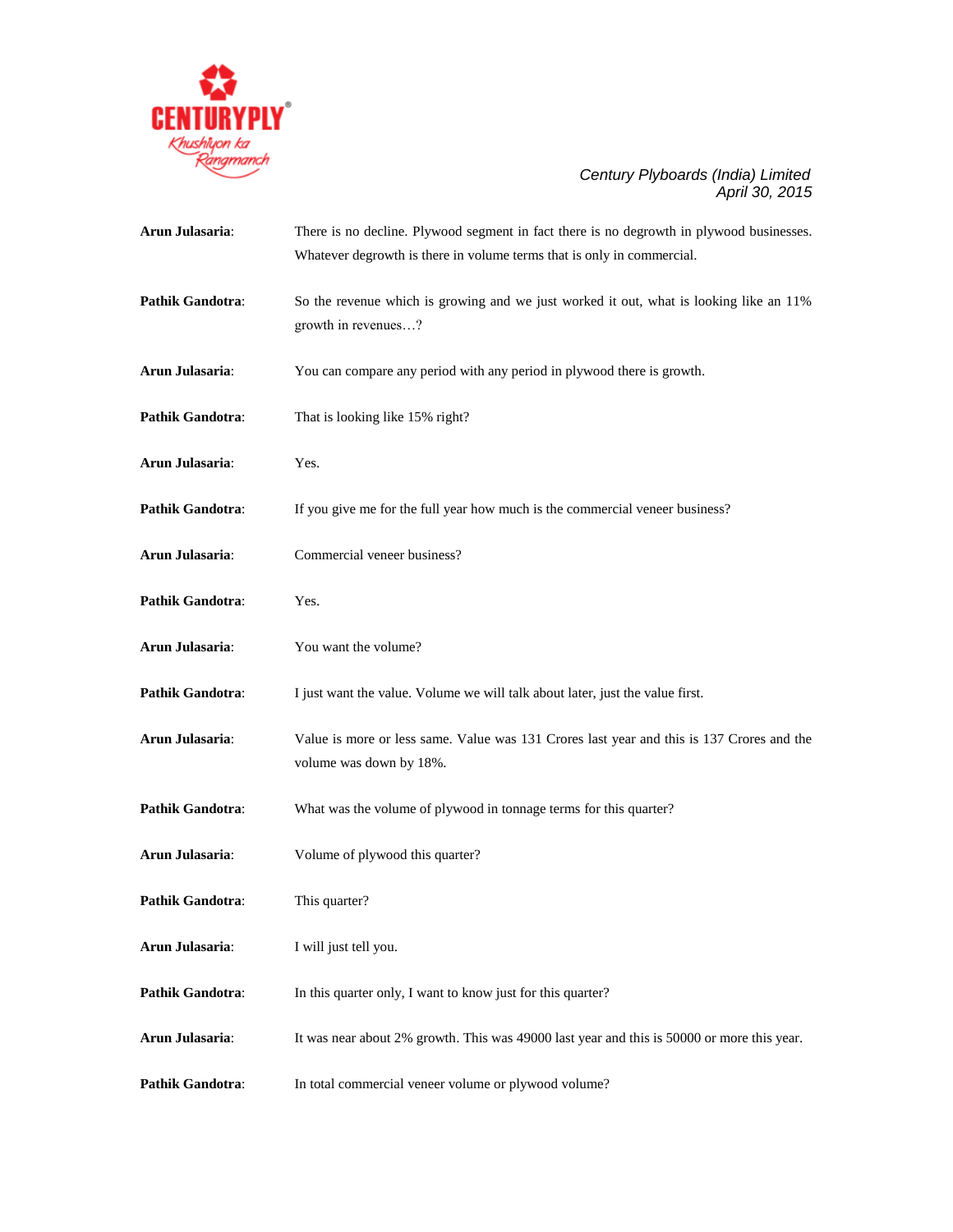

| Arun Julasaria:         | Q4 versus Q4.                                                                                                                                                                                                                                                                                                                                                                                                                       |
|-------------------------|-------------------------------------------------------------------------------------------------------------------------------------------------------------------------------------------------------------------------------------------------------------------------------------------------------------------------------------------------------------------------------------------------------------------------------------|
| <b>Pathik Gandotra:</b> | Plywood volume.                                                                                                                                                                                                                                                                                                                                                                                                                     |
| Arun Julasaria:         | Yes.                                                                                                                                                                                                                                                                                                                                                                                                                                |
| <b>Pathik Gandotra:</b> | So the growth was essentially due to realisation? Is that correct?                                                                                                                                                                                                                                                                                                                                                                  |
| Arun Julasaria:         | Yes.                                                                                                                                                                                                                                                                                                                                                                                                                                |
| <b>Pathik Gandotra:</b> | What was for the year plywood revenue growth?                                                                                                                                                                                                                                                                                                                                                                                       |
| Arun Julasaria:         | In fact I will tell you usually our fourth quarter is the best quarter but as we have been<br>inversely booking high growth till nine months maybe that our competitors work under<br>pressure and they started to pass on lucrative schemes in the market to regions and volumes,<br>but we stick on the policy that we will not compromise on pricing front, we may afford to<br>compromise the volume but not the profitability. |
| <b>Pathik Gandotra:</b> | I understand.                                                                                                                                                                                                                                                                                                                                                                                                                       |
| Arun Julasaria:         | So if we would have given the similar schemes then my fourth quarter would have been<br>even better, but we have stuck to that. We felt that our brands will bring back the customers<br>to us and you will find that our bottom-line has not only remained unimpacted it has<br>improved in fourth quarter despite there is no growth.                                                                                             |
| <b>Pathik Gandotra:</b> | The results, Mr. Julasaria are very impressive. There is no issue. We are very happy with<br>the results. My essential question was that                                                                                                                                                                                                                                                                                            |
| Arun Julasaria:         | Sometimes we have to take a call with volume and profitability.                                                                                                                                                                                                                                                                                                                                                                     |
| Pathik Gandotra:        | I understand that.                                                                                                                                                                                                                                                                                                                                                                                                                  |
| Arun Julasaria:         | So it depends upon the volume impact?                                                                                                                                                                                                                                                                                                                                                                                               |
| <b>Pathik Gandotra:</b> | What is it looking like in the near terms, say this quarter and the next quarter have volumes<br>picked up?                                                                                                                                                                                                                                                                                                                         |
| Arun Julasaria:         | You mean to say the quarter which is going on?                                                                                                                                                                                                                                                                                                                                                                                      |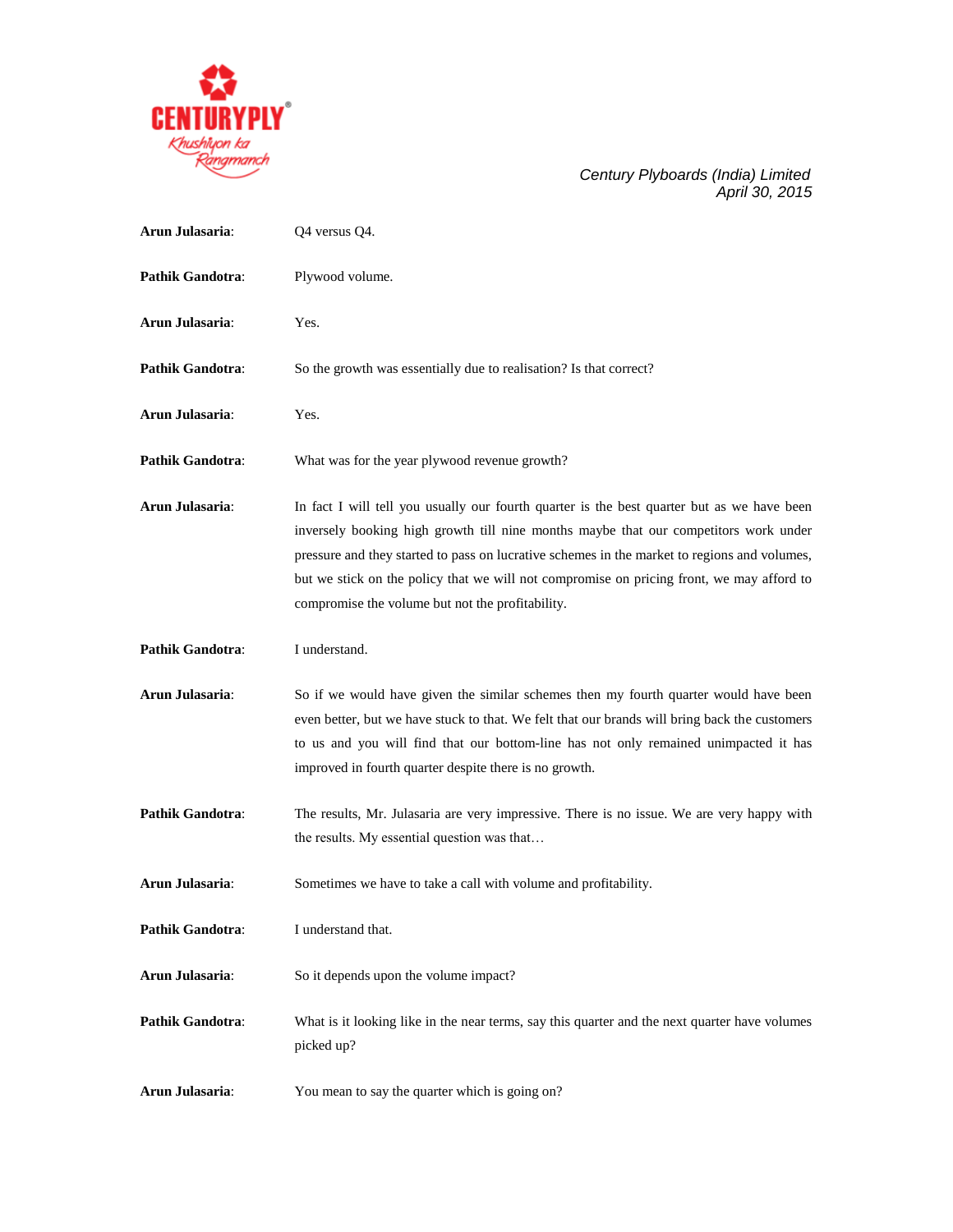

| <b>Pathik Gandotra:</b> | Yes.                                                                                                                                                                                                                                                                                                                                                                                                                                                                                                                                                                                                     |
|-------------------------|----------------------------------------------------------------------------------------------------------------------------------------------------------------------------------------------------------------------------------------------------------------------------------------------------------------------------------------------------------------------------------------------------------------------------------------------------------------------------------------------------------------------------------------------------------------------------------------------------------|
| Arun Julasaria:         | One month has passed?                                                                                                                                                                                                                                                                                                                                                                                                                                                                                                                                                                                    |
| <b>Pathik Gandotra:</b> | Yes.                                                                                                                                                                                                                                                                                                                                                                                                                                                                                                                                                                                                     |
| Arun Julasaria:         | Generally April is the worst month, but March everybody has tried their best all the sales<br>people to meet their target so April generally it is low but this year it should be better than<br>the last year. That we shall maintain and then already the indicators are very good because<br>whatever new initiatives we have taken we are opened up to new sectors like tier III or so,<br>so we have started getting volume from there also.                                                                                                                                                        |
| <b>Pathik Gandotra:</b> | So you are confident of getting a 12% volume growth for next year in plywood right in FY<br>2016?                                                                                                                                                                                                                                                                                                                                                                                                                                                                                                        |
| Arun Julasaria:         | Definitely we shall. We have some capacities not fully utilised during last year so those will<br>be utilised this year.                                                                                                                                                                                                                                                                                                                                                                                                                                                                                 |
| <b>Pathik Gandotra:</b> | I mean it is only the capacity which is the constraint on your growth otherwise there is<br>enough demand is that what you are saying?                                                                                                                                                                                                                                                                                                                                                                                                                                                                   |
| Arun Julasaria:         | The demand you know sometimes demand is there otherwise you have to create demand<br>because if you see the overall market in the country and we are hardly catering to the 7% to<br>8% only. So from 8% to 9% we can always grow.                                                                                                                                                                                                                                                                                                                                                                       |
| <b>Pathik Gandotra:</b> | I understand. Next year we should look forward to as you said 25% topline growth at least?                                                                                                                                                                                                                                                                                                                                                                                                                                                                                                               |
| Arun Julasaria:         | Yes that is sacrosanct. Our business is already there. We always test on ECP for the two<br>years, so we have already taken some steps of getting some new capacities during the year<br>then we are taking some steps, which will add more capacity next year, next financial year<br>so that way we always because simply from the existing capacity we cannot get all the<br>volume 25% so we sometimes acquire new units, we add new lines, we add up new<br>capacity so that way our target is there, we have to increase 25% every year. We have been<br>maintaining from the last 17 to 18 years. |
| Pathik Gandotra:        | Final question I had was on margins. So this year your margin has improved drastically<br>over the last year obviously so there is 16.5% for the margin for the full year and about 18%<br>odd for the last quarter. If I take annually, you think the margins will improve next year if I                                                                                                                                                                                                                                                                                                               |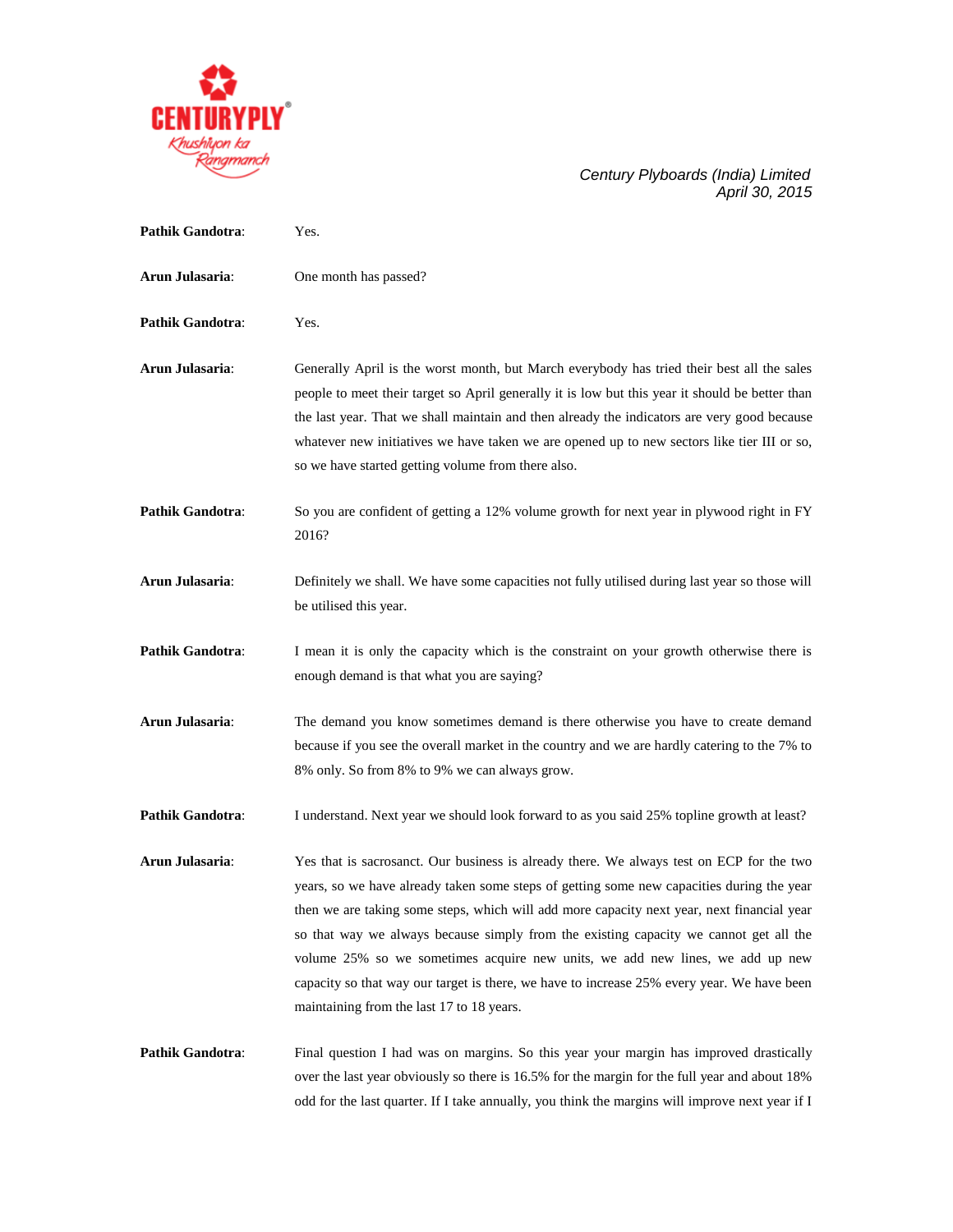

take annual margin of 16.3% for FY 2015. So you think the margins will improve from there for next year.

**Arun Julasaria**: Last year unusual thing happened because we had a big hit on forex. Last year we lost around 45 Crores due to forex, if you add that and you decrease your 5 Crores gain this year so there is a difference of 50 Crores. So last year 69 Crores plus 50 Crores is 119 Crores so against that this year it is 150 Crores. So that way it is in the line.

**Pathik Gandotra:** I understand, but I am saying that going forward if you are making a 16% EBITDA margin as we are calculating on your number do you think 16% to 16.5% that will improve?

**Arun Julasaria**: This year it is a little better than our expectation and otherwise we always target EBITDA margin of 16% to 17% so that we maintain all the time and now because gradually this year also you will notice one thing our finance cost has also come down. So that way earlier we were getting a lot of inventory of timber so we have to store by zone and we have to carry it for the next up to March. So this scenario has changed. Now, under the changed circumstances…

**Pathik Gandotra:** Finance cost will come down going forward also?

**Sajjan Bhajanka**: That timber because earlier this Keruing or Garjan timber which was available from Myanmar was available in three months only and we need to utilise for the rest of the year.

**Pathik Gandotra:** You are confident of maintaining like I am just saying what you had said, I think, a 27% topline…?

**Sajjan Bhajanka:** We are confident. We take with the confidence of Mr. Modi. If Modi says then all the doubt will be cleared.

**Pathik Gandotra:** I know. Sir, the issue is a lot of the companies in the building material segment are showing growth which is slightly lower. We have seen a lot of other companies like…?

**Sajjan Bhajanka**: In Calcutta I am President of one chamber, Bharat Chamber so there we invited Mr. Jayant Sinha. So I had a lot of interaction with him on the dais and off the dais so there he was very sure they have taken a lot of measures in this budget and also they have 20 big bang reforms so those will take some time to yield results and they have big plans on housing with infrastructure, 100 smart cities then 500 cities to upgrade and early revolution 5 Crores housing units so maybe it will take some time to the power sector, infrastructure, housing, it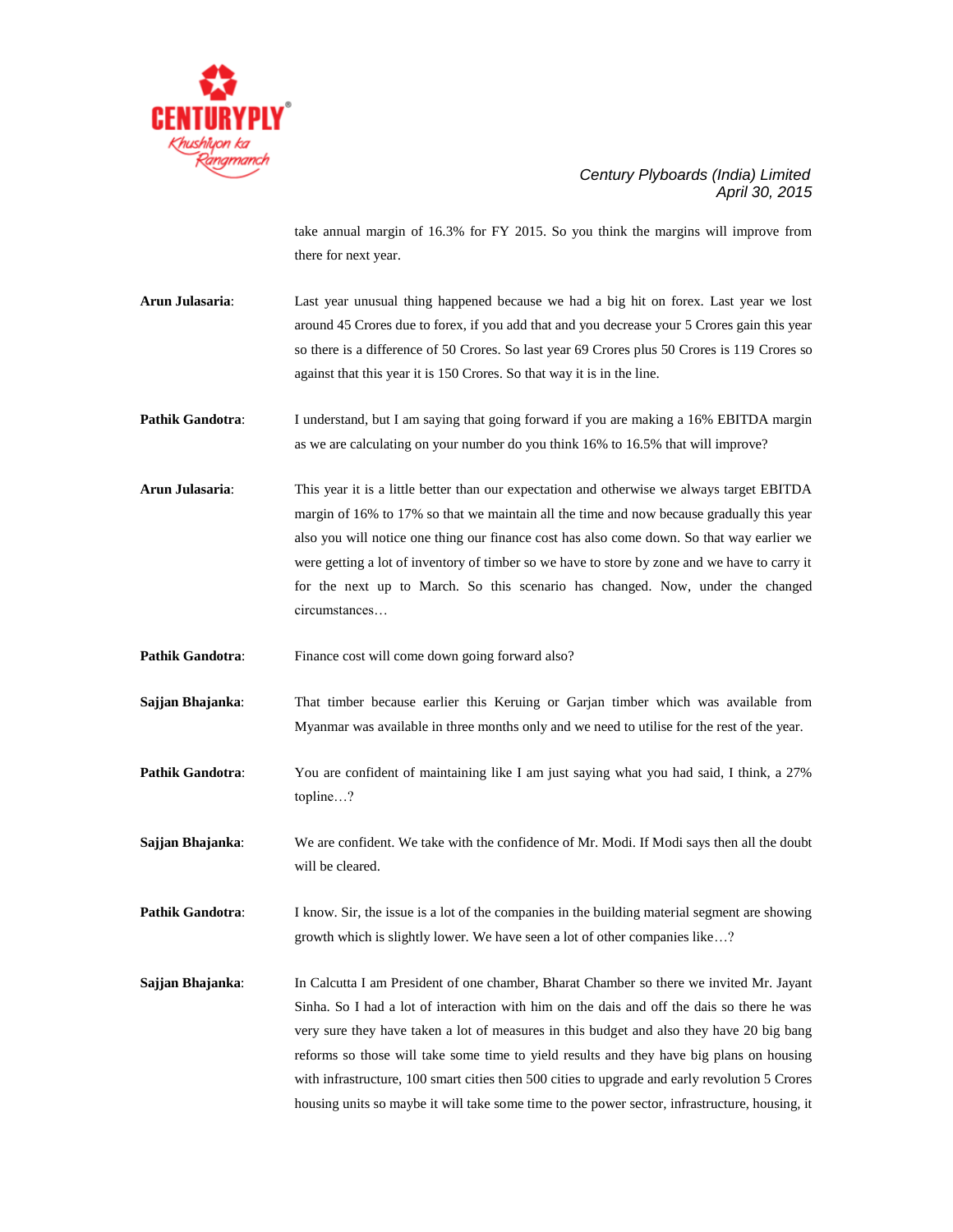

will need plywood and it will be mix maybe some of the low income group but the higher income group would be there and we have given them one scheme to government from our chamber with face sheet and he was very **(indiscernible) 49.15** about it when I explained to him that for three years the government should give some subsidy and in the meantime this will bring down the interest rates from the present 10% to 9% to 8% and fourth year onwards to 7% and until it is higher than 7% they could give this subsidy of 3%, 2%, 1% gradually so that means they give this subsidy with 7% interest and 3% capital repayment with 10% people would be able to afford and take the new housing units. He was very positive about that. He assured me that they are working on this business and maybe something will come out.

Pathik Gandotra: Thank you.

**Moderator**: Thank you. The next question is from the line of Avinash Agarwal from Sundaram Mutual Fund. Please go ahead.

**Avinash Agarwal**: Good afternoon Sir. Sir, just wanted an outline on the capex for this year FY 2016 what will be our capex and if you could tell what all units you are adding this year?

**Arun Julasaria:** As you might have noticed, our policy in the company is asset like model so far we are not believing in creating big assets or big investment on the capital so that is there. Whatever capital outlay is there we should get four to five times of turnover. So far we are doing that. Like our Laos unit again the capacity would be huge, but we have made an arrangement like this that all the infrastructures factory fed, factory power, this is provided by our local factory unit, where the value of the timber and other things so that way our capital investment is not much in Laos. Similarly in Myanmar we have already invested now adding more lands would add the capacity by 50%, but again capital outlay would be hardly million or million and a half to two million not more than that and like our Particle Board Plant so may be total investment would be around 60 Crores. So it is a little bit different because 60 Crores would give us a turnover of 100 Crores so it is a little different from all module, but again there raw material is very less because Particle Board we sell the making from the timber wastage generated in our plant. So mostly it would be that or otherwise we shall be buying sawmill dust from the nearby sawmills or sawmill wastage. So our raw material cost would be below too big a kg. So that way this will give us better margins. So in spite of lesser turnover ratio we shall again keep our profitability intact. So that way and laminates we shall add two lines this year. So 60 Crores would be invested in that one Particle Board Plant but around 50 Crores will get ECB so all capital for the company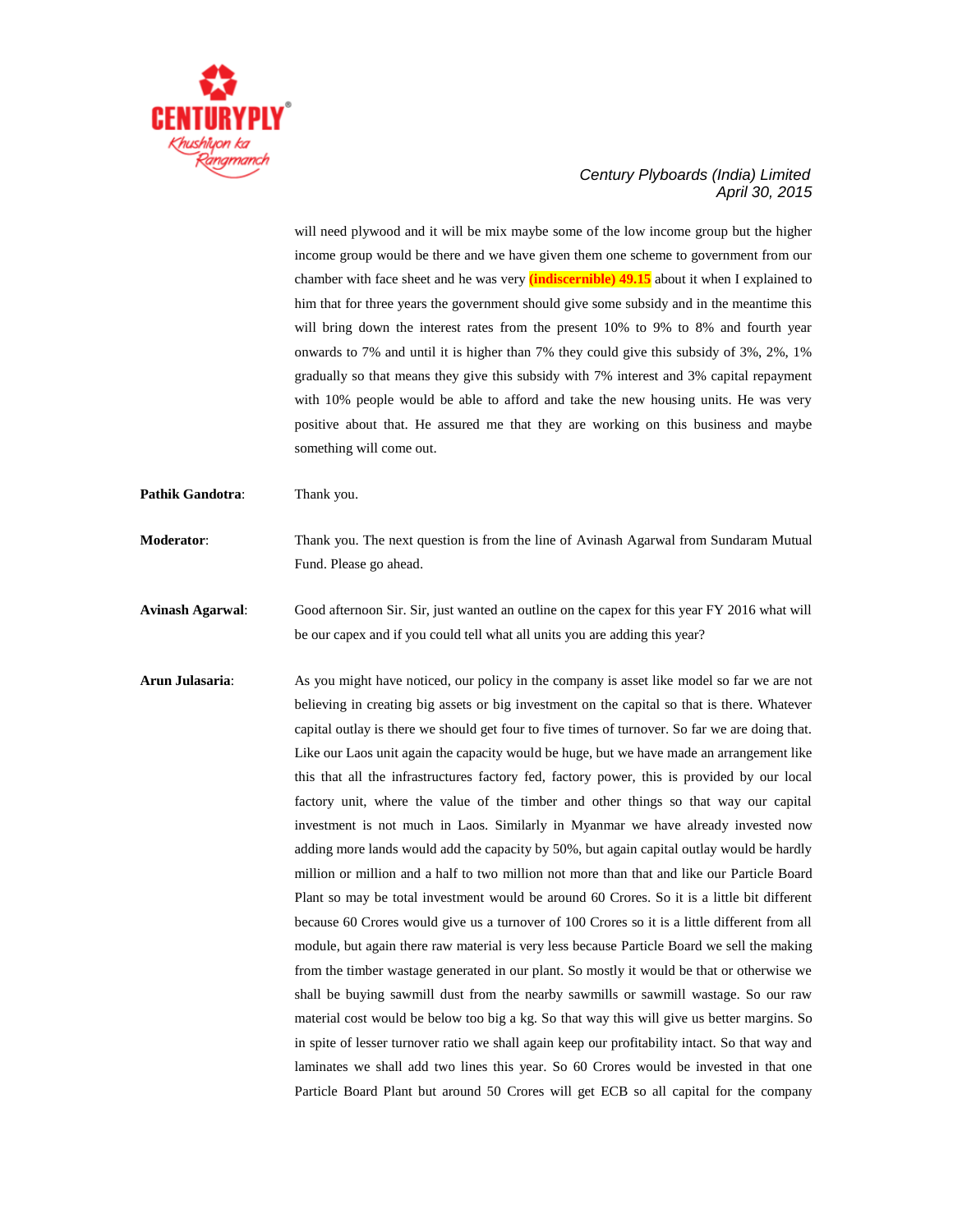

would be hardly 10 to 12 Crores. Similarly the Laos and all Burma would be another 10 to 15 Crores. Laminates two lines we shall add so that will cost us around 30 Crores, but again we shall get around 25 Crores from the FIG (ph) so total company's contribution would be around 25 Crores to 30 Crores altogether out of the accrual of past years.

- **Avinash Agarwal:** Sir, you mentioned out of 60 Crores what will we get as 50 Crores in that Particle Board Plant?
- **Arun Julasaria**: It will be debt in the form of capital and commercial borrowings CB.
- **Avinash Agarwal:** ECB?
- **Arun Julasaria**: We are exploring option of borrowing in foreign currency because that carries substantially lower interest rates but the effective interest rates would be 3% to 3.5% on that and dollar risk is there but in Particle Board Plant there is scope for export also because we are combing it Particle Board along with the three laminated plants. So with that if price and demand in India is okay otherwise we have all the scope to export the product.
- **Avinash Agarwal:** This 25 to 30 Crores you mentioned is actually the equity internal accruals that we will use to fund these?
- **Arun Julasaria**: Next year the investments maybe 110 Crores out of which our overall investment would be 34 Crores.
- **Avinash Agarwal:** Thank you.
- **Moderator**: Thank you. The next question is from the line of Achint Bhagat from Ambit Capital. Please go ahead.
- **Achint Bhagat**: Couple of questions from my side. Sir, firstly even if you were to adjust for the forex losses and gains in this quarter and last quarter that means 4Q FY 2014 your margin seems to have expanded sharply to about 17.5% and I believe that majority of this has come from savings and raw material. Could you give us some quantification in terms of what were these savings from face, core and crude linked derivatives?
- **Arun Julasaria**: I will give you a general idea. Now like lot of units have come up in Myanmar and we are bringing face in India but they do not have market for core, so we are buying core from them or they have brought down the core prices. The core which earlier we need to buy for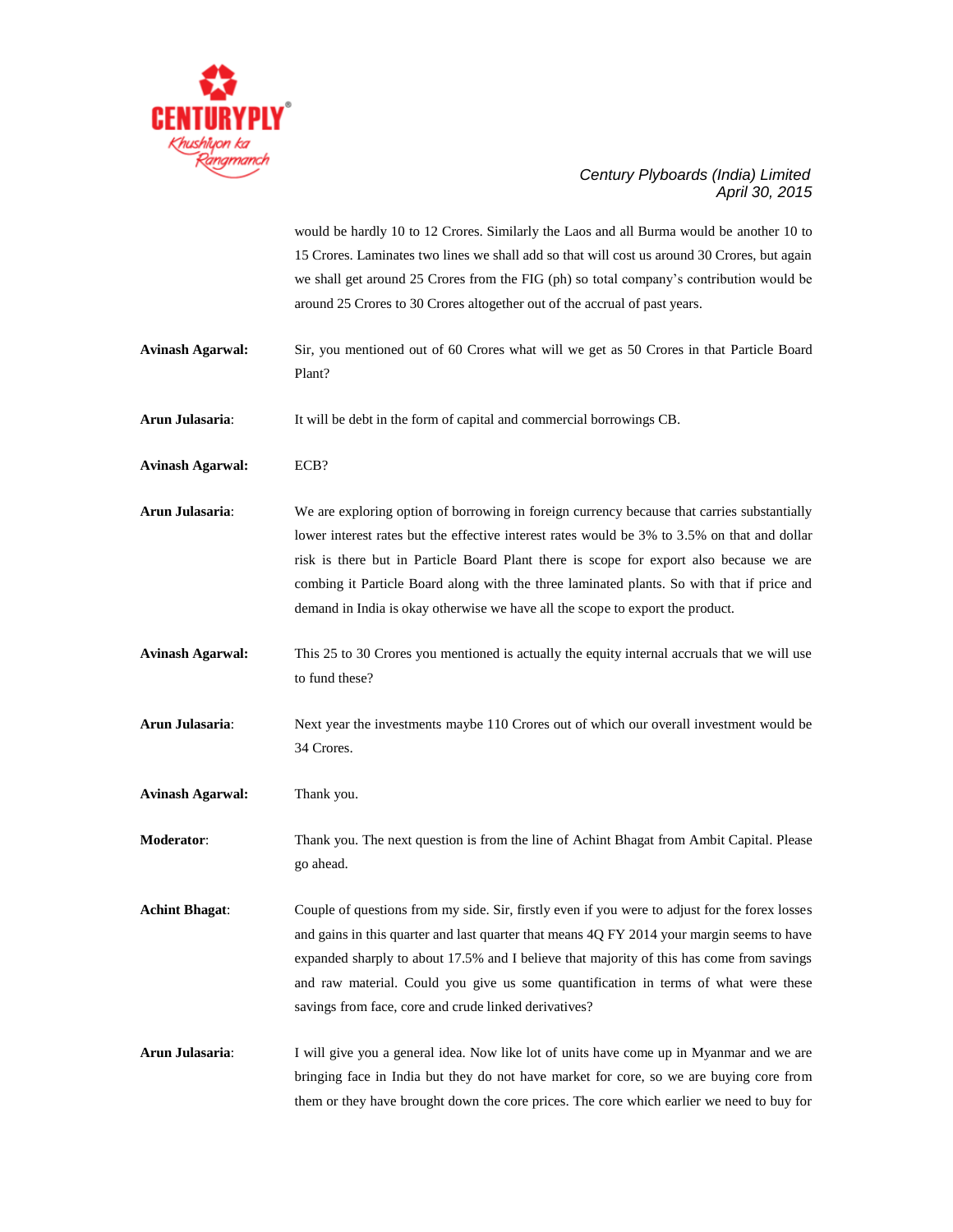

say around \$350 that core is now available for \$470. So core price will come down, in northeast it has come down, timber price in northeast has come down and even in northern India the timber and popular prices have come down and due to this petroleum price craze the price of the ethanol formaldehyde and paraformaldehyde so these have come down. You will notice that in the second and third quarter we took some price increase so we maintain up to last. We have not reduced any price. So that way our margins improved by the end of the year or the fourth quarter. So in third quarter again the margins improved, third and fourth quarter. So we pray that due to our brand equity, due to our strong team we are able to maintain this price without reducing it, so if we can continue the good margins then it will help us in future.

**Achint Bhagat**: Appreciate Sir. Sir, it appears that from what you are saying that the low core prices might stay and I remember in the last quarter you said that you have built some barges to store your crude linked derivatives which should have an inventory for a couple of quarters so how much inventory do you have left and how much of the low cost inventory you have left, if I remember that the cost as you are mentioning in the last quarter for crude linked derivatives has fallen by roughly 50%.

**Sajjan Bhajanka:** Now though inventories which we had in our factory last year basically those we are now creating in our Burma unit and in our Laos unit, because we have Garjan and Keruing in India this timber is no more coming so those inventories we are creating there. This is one thing and the second thing, Achint there like the rules of the forest and now relations with our partner, so part of the funding comes from our partners also. They are local agents so there we can bring the timber to our factories and then we have to make payment at the time of conversion of the veneer and the preference of the veneer in Laos. In Myanmar also there is flexibility. We have to give a little advance and then we can book the timber. So say 20% advance we pay we can book the quantity and then 80% we have to pay at the time of actual delivery. So that way we are able to book the quantity also and at the same time we are able to keep our things a little low and in India we have replaced it from cheaper timbers. Earlier Keruing was around \$600 per cubic meter so now we have replaced from the timber like Beech from Europe, the blended cost is around \$180 to \$190 and similarly Papua New Guinea and Solomon Islands again the landed cost is around \$300 so the yield would not be as good as the Keruing yield, Garjan and Keruing yields, but the timber cost is much low so even our margins will improve because if we are able to manufacture plywood out of this \$300 timber or sold raw timber and can sell in the market at the same price then obviously our margins would increase.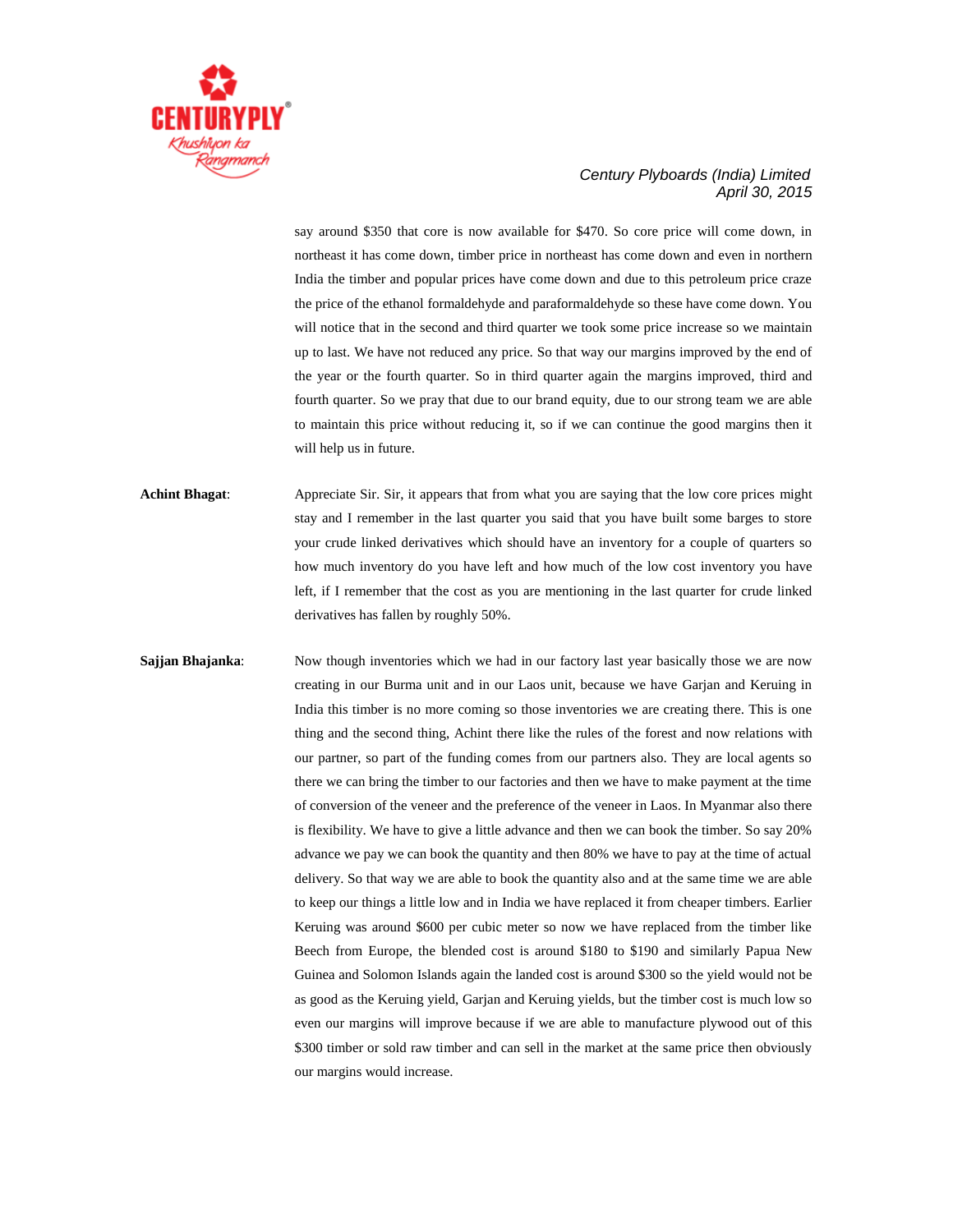

- **Achint Bhagat**: Sir, one last question on this is what is the like-to-like cost of faced veneer right now as compared to last year? So let us say last year from procuring it from Myanmar to converting it into faced veneer in India for an X amount what is that amount today? Is it X minus 5% or 10%?
- **Arun Julasaria**: It would be minus 10% of the all time high and if it is 10% of the price at the beginning of the year. So in between prices have gone up by 20%, so it has come down by 10% but still it is 10% better than at the beginning of the year.
- **Achint Bhagat:** The price of face veneer?
- **Arun Julasaria**: Face veneer. Now the tendency is higher because ultimately the people had come back for Garjan and demand is much more than the supply because in India we had a lot of capacity and in between some Garjan started coming from China, this Myanmar timber and these things were smuggled out from the border to China they are manufacturing and sending to India but the Myanmar government did a big crack down on that illegal smuggling and it is virtually stopped. So now Garjan veneer stopped coming from China, so it is creating some dismay and again Malaysia and all we are not getting this veneer.
- **Achint Bhagat**: So basically net-net it seems that core timber is the key cost saver out here?
- **Sajjan Bhajanka:** As far as we are concerned, we have secured all requirements and at the same time because our six units in Myanmar and eight units in Laos so 14 units and earlier in India prior to this Burma ban we had around 13 to 14 units only, so that maximum capacity we had created abroad. So that way Century should be able to maintain its own products and for our premium products we will be able to maintain it and for our secondary products we will replace the same. It will no more be Garjan we will replace to Beech from Europe at \$200 or we will replace it to MLH from Solomon Islands and Papua New Guinea at \$300.
- **Achint Bhagat**: Sir, just last question from my side. In terms of the dealer addition this year Sir, what was the rate of dealer addition in both ply and lam and do you expect to continue this in the next year also?
- **Sanjay Agarwal:** Achint, you want to know the number of dealers this year.
- **Achint Bhagat**: Number of dealers and also the percentage increase in dealers both in ply and lam?